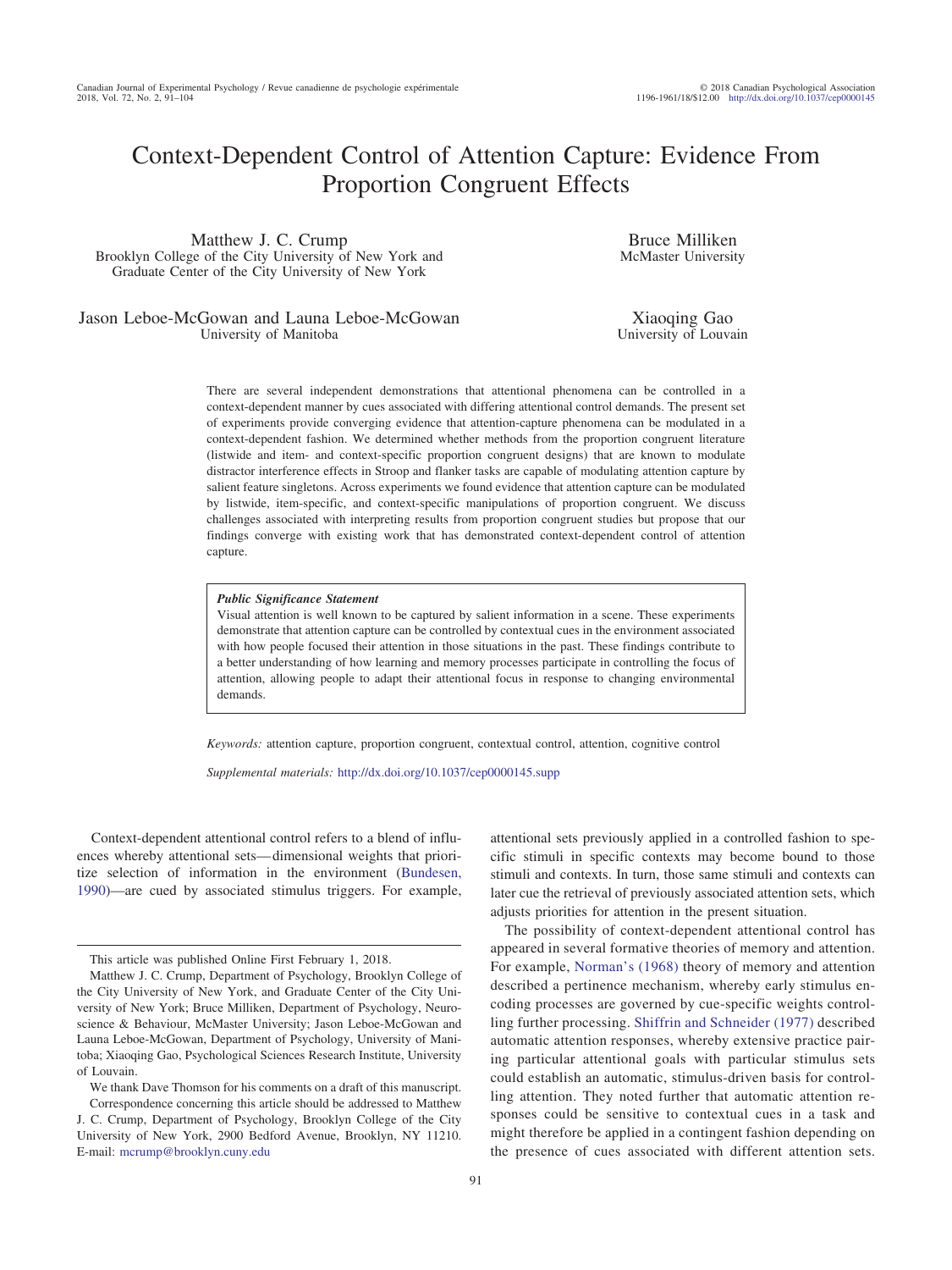Context-dependent attentional control is also consistent with [Norman and Shallice's \(1980\)](#page-13-2) contention scheduling system, where constellations of environmental cues trigger the application of associated action schemas during performance.

Each of these ideas concerning context-dependent attentional control appears to have lain somewhat dormant after their inception. However, there is now broad empirical support for the view that attention sets can be controlled by contextual cues. This evidence stretches across research groups and attention domains, and together it encourages clarification of how learning and memory processes participate in the contextual cuing of attention [\(Bugg, 2012;](#page-12-1) [Bugg & Crump, 2012;](#page-12-2) [Chun & Jiang, 1998;](#page-12-3) [Chun &](#page-12-4) [Turk-Browne, 2007;](#page-12-4) [Egner, 2008;](#page-12-5) [Vecera, Cosman, Vatterott, &](#page-13-3) [Roper, 2014\)](#page-13-3).

The present article adds to the empirical support for contextdependent attentional control by determining whether methods used to demonstrate context-dependent control in selective attention paradigms can be successfully employed to modulate attention-capture phenomena. In selective attention paradigms like [Stroop \(1935\)](#page-13-4) and flanker [\(Eriksen & Eriksen, 1974\)](#page-12-6), distractor interference effects can be modulated by contextual cues (location, color, font) associated with different proportions of congruent items (for reviews see [Bugg, 2012;](#page-12-1) [Bugg & Crump, 2012\)](#page-12-2). More recently, attention capture by feature singletons was shown to be modulated by photograph contexts previously associated with different attentional sets [\(Cosman & Vecera, 2013a\)](#page-12-7) and by implicit learning of cue–target associations [\(Cosman & Vecera, 2014;](#page-12-8) [Le](#page-13-5) [Pelley, Vadillo, & Luque, 2013\)](#page-13-5).

On the one hand, these demonstrations could reflect distinct forms of context-dependent attentional control. In the Stroop task, context cues could be associated with different filtering operations that weight the relative contributions of relevant color and irrelevant word dimensions during selection. In the flanker task, context cues could be associated with spatial attention parameters shaping the extent to which an attentional window encompasses distracting items adjacent to a target. In the attention-capture task, context cues could be associated with different modes of visual search (feature vs. singleton search) modulating the extent to which salient feature singletons capture attention. On the other hand, these demonstrations could point to a general context-sensitive process controlling priorities for attention allocation. A generalized view of context-dependent attentional control assumes that specific attentional priorities are set on a task-by-task basis (e.g., to modify dimensional weights, scope of spatial window, or search templates) but associated to and triggered by contextual cues via common learning and memory processes. Discussions of contextdependent control of attention in both of these literatures have proceeded mostly independently from one another, which further motivated our aim to establish points of convergence.

Our experimental strategy was analogical. We traced the methodological path in the proportion congruent literature that developed evidence for context-dependent control of attention and then applied those methods to test for context-dependent control over attention capture. Recently, Cosman, Vecera and colleagues [\(Cosman](#page-12-7) [& Vecera, 2013a,](#page-12-7) [2013b,](#page-12-9) [2014;](#page-12-8) [Vecera et al., 2014\)](#page-13-3) and [Le Pelley](#page-13-5) [and colleagues \(2013\)](#page-13-5) have established that attention-capture effects can be modulated in a context-dependent fashion. Their experiments involved designs that were different from our own, and we view our present efforts as an opportunity to supply converging evidence and draw in theoretical and methodological considerations from the proportion congruent literature that may be valuable for understanding evidence of contextual control in the attention-capture domain. Finally, our efforts to draw connections between the proportion congruent and attention-capture literatures are spread between this article and a companion article [\(Thomson,](#page-13-6) [Willoughby, & Milliken, 2014\)](#page-13-6) exploring more detailed aspects of the general methods presented here.

#### **Overview of the Experiments**

For brevity we point readers to reviews of the proportion congruent (see [Bugg, 2012;](#page-12-1) [Bugg & Crump, 2012\)](#page-12-2) and attentioncapture (see [Cosman & Vecera, 2013a;](#page-12-7) [Thomson et al., 2014;](#page-13-6) [Vecera et al., 2014\)](#page-13-3) literatures and briefly review relevant background within each experimental section. The proportion congruent literature has used three main procedures to modulate the size of distractor interference effects: listwide, item-specific, and context-specific proportion congruent designs. Our experiments convert a conventional attention-capture procedure [\(Theeuwes,](#page-13-7) [1991\)](#page-13-7) into a task allowing the attention-capture effect to be measured as a congruency effect, as is typical in Stroop and flanker tasks. Across experiments we varied the proportion of congruent and incongruent items in listwide, item-specific, and contextspecific designs to examine whether attention-capture effects can be modulated in analogous ways as shown for Stroop and flanker tasks. The analyses of each experiment evaluated whether the congruency effect measuring attention capture is modulated by the proportion congruent manipulations. The online supplemental materials section reports secondary analyses for all experiments that rule out possible confounding explanations of the proportion congruent effects.

#### **Experiment 1: Listwide Proportion Congruent**

Experiment 1 examined whether a congruency effect could be measured using a variant of [Theeuwes's \(1991\)](#page-13-7) task for measuring attention-capture and whether that congruency effect would be sensitive to the relative proportions of congruent and incongruent trials. [Theeuwes \(1991\)](#page-13-7) introduced the procedure for measuring attention-capture effects depicted in [Figure 1.](#page-2-0) A search display might contain six circles and a square situated on the circumference of an imaginary circle, with a short line segment inside each of the shapes. The participants' task is to locate the odd shape and to indicate the orientation of the line (horizontal or vertical) inside that shape. In this case the target would be the singleton square. On some trials, here called the *incongruent trials,* there was a second singleton defined by the color in which the shapes were presented. In the incongruent trial presented in [Figure 1,](#page-2-0) one of the circles is green, whereas the remaining circles and the target square are red. This procedure reliably produces faster responses in the neutral condition with no color singleton (i.e., all the shapes are green) than does the incongruent condition containing a color singleton. Presumably, the color singleton captures attention involuntarily, thereby slowing search for the shape singleton [\(Theeuwes, 1991,](#page-13-7) [1992\)](#page-13-8).

To measure a congruency effect in the present study, we replaced the neutral condition with what we label a *congruent condition.* As depicted in [Figure 1,](#page-2-0) in the congruent condition the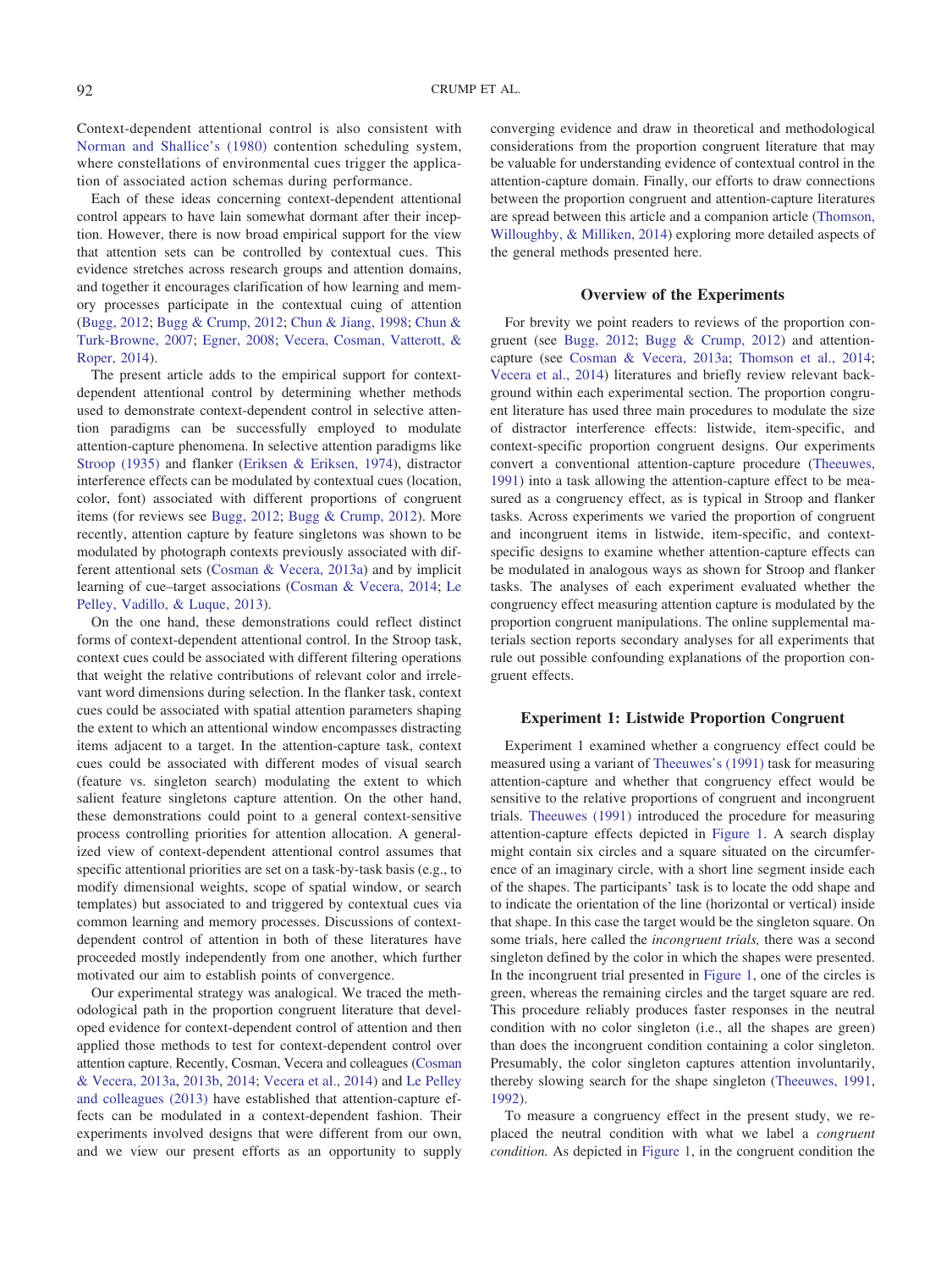

Experiment 1: List-Wide Proportion Congruent

<span id="page-2-0"></span>*Figure 1.* Experiment 1 search task showing congruent and incongruent displays across set sizes and proportioncongruent. The task was to locate the odd shape (e.g., square) and identify whether the line segment was horizontal or vertical using left- and right-hand fingers placed on response keys. Example congruent displays (odd colour singleton is placed on odd-shape target) and incongruent displays (odd colour singleton is placed on a distractor shape) are shown for set-sizes five, seven, and nine. The list-wide proportion congruent manipulation was applied across three levels, .2, .5, and .8.

color singleton coincides with the shape singleton. In this case, if attention allocation were guided by the singleton color, it would be pulled toward the target shape, perhaps facilitating rather than impairing the search. Following the precedent set in studies of Stroop performance (e.g., [Lindsay & Jacoby, 1994\)](#page-13-9), we measured attention capture by the singleton color as the difference in performance between incongruent and congruent conditions.

The proportion of congruent items presented within an experimental session is known to modulate the size of the Stroop congruency effect [\(Logan & Zbrodoff, 1979\)](#page-13-10). Larger congruency effects are found when congruent trials are more frequent than incongruent trials (high proportion congruent) than when the reverse is true (low proportion congruent). These listwide proportion congruent effects can be explained by strategic control of attention [\(Logan, 1980\)](#page-13-11), whereby participants voluntarily apply different attention-filtering strategies for high and low proportion congruent lists. For example, a participant may choose to pay more attention to distractors in the high relative to low proportion congruent condition because the distractor dimension usually matches the target dimension. Whether listwide proportion congruent effects are driven by strategic or nonstrategic processes is currently a topic of debate [\(Bugg & Chanani, 2011;](#page-12-10) [Bugg, McDaniel, Scullin, &](#page-12-11) [Braver, 2011;](#page-12-11) [Schmidt, 2013;](#page-13-12) [Schmidt & Besner, 2008\)](#page-13-13). In Experiment 1, the proportions of congruent and incongruent trials were manipulated between groups of participants, with the prediction that the congruency effect would be larger for the high proportion congruent than for the low proportion congruent group.

#### **Method**

**Participants.** All data collection reported in this article was approved by the McMaster Research Ethics Board. Twenty-four undergraduate students from McMaster University provided informed consent and received course credit for their participation in

this study. All participants reported normal color vision and normal or corrected-to-normal visual acuity.

**Apparatus and stimuli.** Stimuli were presented on a Sony 15-in. color monitor controlled by a Comptech Intel Pentium computer running Micro Experimental Laboratory (MEL2) software [\(Schneider, 1988\)](#page-13-14). The viewing distance from the monitor was approximately 57 cm.

Each stimulus display included five, seven, or nine shapes positioned with equal spacing around a notional circle (7.8° radius) presented in the center of the screen. Shapes were red and green circles (1.0° radius) and squares (1.9° height and width). A white line segment (.9° length and .1° width) was presented inside each of the shapes. The target shape always contained a vertically or horizontally oriented line segment. The distractor shapes always contained a randomly tilted line segment (22.5° right or left of the vertical or horizontal plane).

The target in each display was defined as the odd-shaped item, which was either a square or circle on any given trial. An example congruent display from the display size five condition included four distractor circles in red and one target square in green. An example incongruent display from the display size five condition included three distractor circles in red, one distractor circle in green, and one target square in red. Example stimulus displays are shown in [Figure 1.](#page-2-0)

**Design and procedure.** The design included congruency (congruent–incongruent) and display size (five–seven–nine) as within-subject variables and proportion congruent (.80/.50/.20) as the sole between-subjects variables. Eight participants were assigned to each of the proportion congruent groups.

All participants completed 20 practice trials, followed by four blocks of 240 experimental trials (960 total trials). Each block included an equal number of trials in each of the three display size conditions. Participants in the .80 congruent condition completed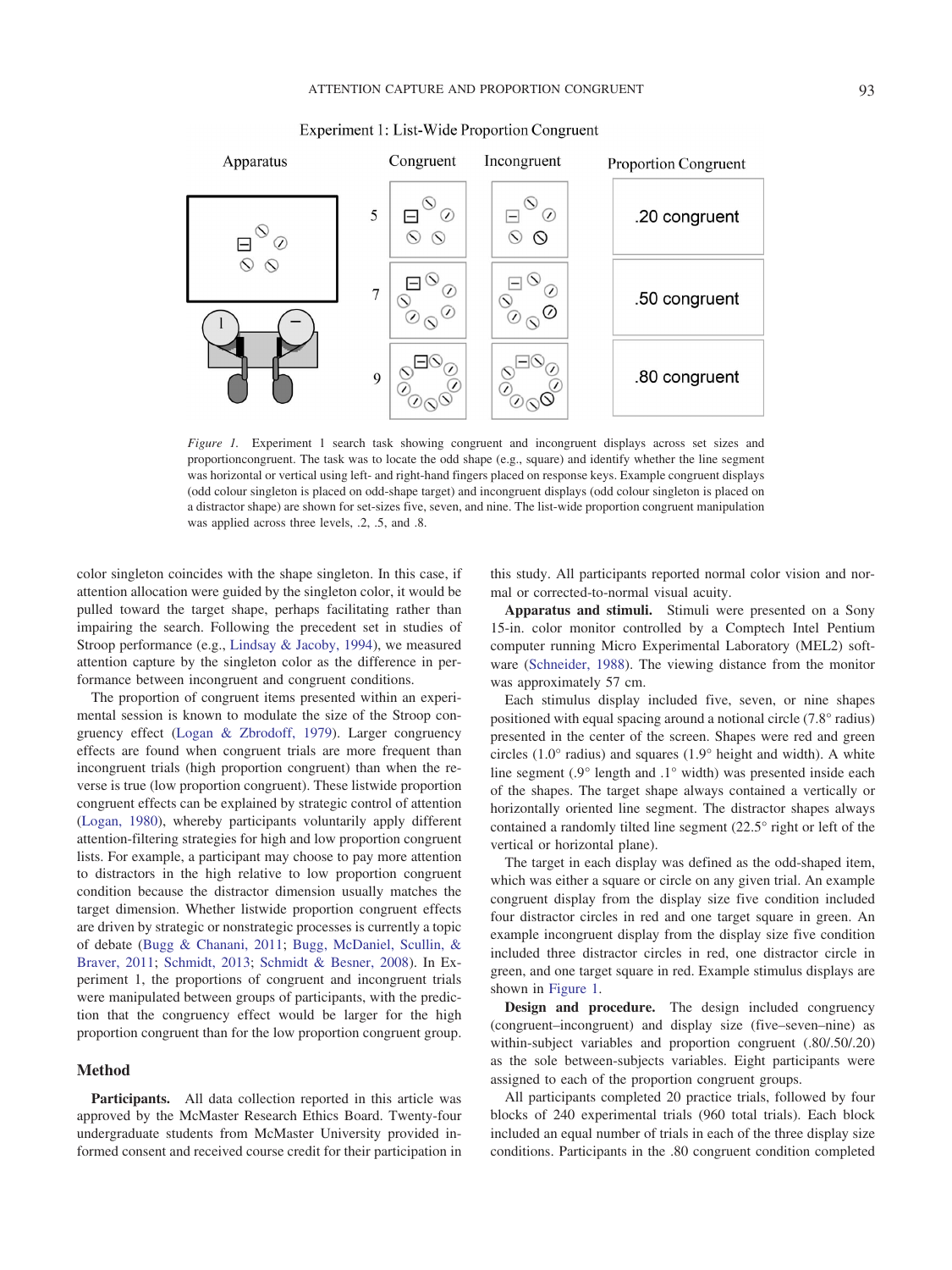192 congruent and 48 incongruent trials per block, and these frequencies were reversed in the .20 congruent condition. Participants in the .50 congruent condition completed 120 congruent trials and 120 incongruent trials in each block. For each participant, displays included a square target among circle distractors on half of all trials and a circle target among square distractors on the remaining half of the trials. In each proportion congruent condition, all conditions were presented in a random order across trials.

Participants were instructed to search for the odd shape on each trial and press one of two response keys to indicate whether the line segment inside the target shape was vertical or horizontal. Vertical responses were made on a QWERTY keyboard pressing a key labeled *V* (placed over the *M* key), and horizontal responses were made by pressing a key labeled *H* (placed over the *C* key). Each trial began with a blank screen for 1,000 ms followed by the onset of the search display, which remained on-screen until a response was made. Each response automatically triggered the next trial.

#### **Results and Discussion**

First, correct response times (RTs) longer than 10 s were identified and eliminated from further analyses (36 out of 17,760 observations, or .2%). The remaining correct RTs were then subjected to an outlier elimination procedure that examined RTs on a cell by cell basis (the nonrecursive with moving criterion procedure of [Van Selst & Jolicoeur, 1994\)](#page-13-15). This same outlier analysis was applied in all experiments reported here. This procedure led to the exclusion of 3.2% of the observations from further analysis. Mean RTs for each condition were computed from the remaining observations, and these mean RTs and corresponding error rates were submitted to a mixed-variable analysis of variance (ANOVA) that treated congruency (congruent–incongruent), target shape (circle–square), and display size (five–seven–nine) as withinsubject variables and proportion congruent (.20/.50/.80) as a between-subjects variable. Mean correct RTs and error rates for each condition, collapsed across participants, are displayed in Appendix A.1 of the online supplemental materials. Mean congruency effects as a function of proportion congruent are displayed in [Figure 2.](#page-3-0) An alpha level of .05 was used for all statistical comparisons.

**Listwide proportion congruent effects.** In the analysis of RTs, there was a significant main effect of congruency,  $F(1, 21) =$ 221.40,  $MSE = 53,087.63$ ,  $\eta_p^2 = .91$ ,  $p < .001$ . As expected, responses were faster for congruent trials (1,199 ms) than for incongruent trials (1,603 ms). More important, the interaction between proportion congruent and congruency was significant,  $F(2, 21) = 11.60, MSE = 53,087.63, \eta_p^2 = .52, p < .001$ , with the largest congruency effect in the .80 congruent condition (573 ms) and the smallest congruency effect in the .20 congruent condition (254 ms). Separate analyses revealed a significant effect of congruency in all three proportion congruent conditions ( $p = .002$ ,  $p \leq .001$ ,  $p \leq .001$ , for the .20, .50 and .80 congruent conditions, respectively; see [Figure 2\)](#page-3-0). In the analysis of error rates, there was also a significant main effect of congruency,  $F(1, 21) = 4.97$ ,  $MSE = .005$ ,  $\eta_p^2 = .19$ ,  $p = .037$ , with fewer errors for congruent trials (.025) than for incongruent trials (.044).

**Other significant effects.** There were several other significant effects in the analysis of less theoretical importance reported completely in Appendix A.2 of the online supplemental materials. We also conducted trial-to-trial sequence analyses of the RT data to determine whether the proportion congruent effects observed here depend in any way on sequential congruency [\(Gratton, Coles, &](#page-12-12) [Donchin, 1992\)](#page-12-12) or on priming of popout [\(Maljkovic & Nakayama,](#page-13-16) [1994\)](#page-13-16) effects. The analyses revealed no such dependence but did reveal several other trial-to-trial influences that may be of interest to some readers (see Appendix A.2 of the online supplemental materials).

The important take-home from Experiment 1 was that the size of the congruency effect measuring attention capture was modulated by the listwide proportion congruent manipulation. Specifically, the congruency effect increased as the proportion of congruent displays in the block of trials increased. Listwide proportion congruent effects have been explained in terms of voluntary control strategies [\(Logan & Zbrodoff, 1979\)](#page-13-10), where participants prepare an experiment-wide strategy of attending more or less to distracting information, as a function of whether it accurately signals target information. It is important to note that all of the remaining proportion congruent manipulations employed item-specific or context-specific designs that ruled out an explanation of proportion congruent effects solely in terms of voluntary strategies.

# **Experiment 2a and 2b: Item-Specific Proportion Congruent**

Proportion congruent manipulations at the level of specific items can also modulate Stroop effects [\(Jacoby, Lindsay, & Hessels, 2003\)](#page-12-13). Item-specific proportion congruent (ISPC) designs manipulate proportion congruent between different sets of items. For example, Stroop items made up from the color words *BLUE* and *RED* could be high proportion congruent, whereas items made up from *GREEN* and *YELLOW* could be low proportion congruent. Of importance, items from the two sets are mixed together and presented in a randomized fashion across trials. This design ensures that participants cannot accurately predict whether an upcoming trial will be drawn from the high or low proportion congruent set. As a result, the application of an experiment-wide strategy to focus more (or less) on distracting information would be expected to



<span id="page-3-0"></span>*Figure 2.* Mean response times (RTs in milliseconds) for correct trials as a function of congruency and listwide proportion congruent in Experiment 1, showing the congruency effect increases as a function of increasing the proportion of congruent trials.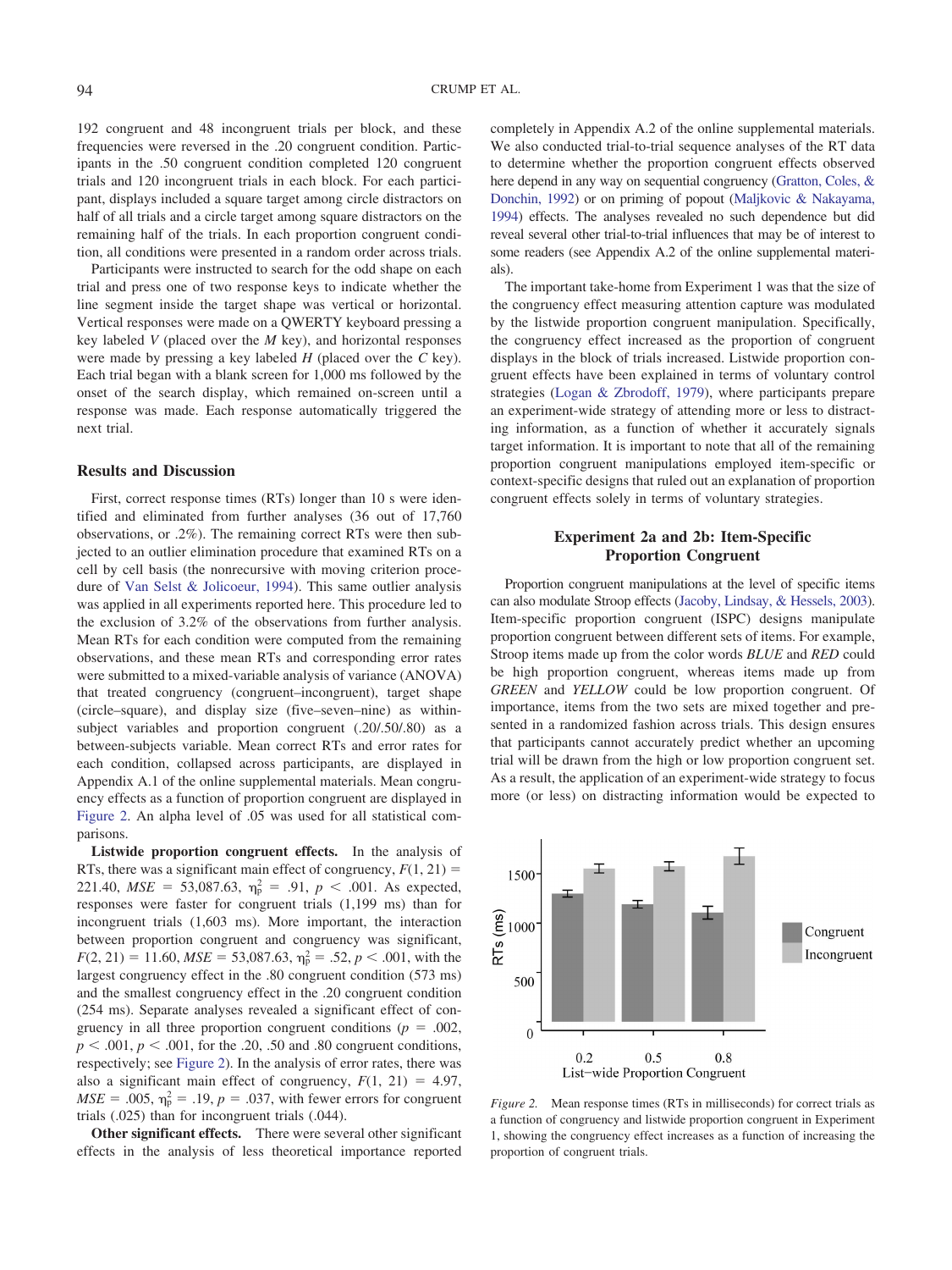uniformly increase or decrease the congruency effect for all items. However, ISPC designs reliably show item-specific congruency effects, with congruency effects that were larger for items from the high proportion congruent sets than for items from the low proportion congruent sets.

The ISPC effect is consistent with context-dependent control of attention. Here, when an item is presented on-screen, attributes of the item serve as a cue to retrieve the attentional control settings associated with that item, which are then applied to attentional processing of the item. In other words, the item cues its own attentional control settings.

The purpose of Experiments 2a and 2b was to examine whether the congruency effect measured with our attention-capture task would be modulated by an item-specific proportion congruent manipulation. We used the same general materials as in Experiment 1, except that the proportion congruent manipulation was applied to different item types that were mixed randomly across trials.

# **Method**

Participants. Forty-six undergraduate students from McMaster University provided informed consent and received course credit for their participation in this study (Experiment  $2a = 30$ ; Experiment  $2b = 16$ ). All participants reported normal color vision and normal or corrected-to-normal visual acuity.

**Apparatus and stimuli.** The apparatus and search displays for Experiment 2a were identical to those in Experiment 1. Experiment 2b used the same apparatus but introduced a different set of search displays. Specifically, in Experiment 2b one item class consisted of search displays in which either a tall oval or short oval was the odd-shaped target presented with either square or diamond distractors. The other item class consisted of search displays in which either a square or diamond was the odd-shaped target presented with either tall oval or short oval distractors. As such, the two item classes consisted of a round target (i.e., tall or short

oval) among angular distractors (i.e., diamond or square) or an angular target among round distractors. As in Experiments 1 and 2a, each search display contained one oddball target shape that differed from the rest and one oddball distractor color that either coincided with the oddball target shape (congruent trials) or coincided with one of the common distractor shapes (incongruent trials). The general design for Experiments 2a and 2b is depicted in [Figure 3.](#page-4-0)

**Design and procedure.** Participants were given the same instructions and followed the same general procedure described in Experiment 1. The task was to find the odd-shaped target and indicate the orientation of the line segment presented inside that target. The major change from Experiment 1 involved the withinsubject manipulation of proportion congruent. All participants completed 20 practice trials, followed by four blocks of 240 experimental trials. Each block of trials had equal proportions of the two item sets (square vs. circle targets in Experiment 2a; round vs. angular targets in Experiment 2b), equal proportions of displays with five, seven, or nine search items, and equal proportions of congruent and incongruent items. The key manipulation concerned proportion congruent varied at the level of item. In Experiment 2a, the proportion congruent was .80 for square target items and .20 for circle target items for half of the participants and vice versa for the other half of participants. In Experiment 2b, the proportion congruent was .80 for round target items and .20 for angular target items for half of the participants and vice versa for the other half of participants. In both experiments, the two items sets were mixed randomly across trials.

### **Results and Discussion**

The outlier analysis resulted in removal of 3.0% of the observations from further analysis. Mean correct RTs and error rates for each condition in Experiments 2a and 2b were then submitted to separate mixed-design ANOVAs with the counterbalancing variable high proportion congruent target type (round–angular) as the



#### Experiment 2a: Item-specific proportion congruent

<span id="page-4-0"></span>*Figure 3.* Example displays for each set-size for congruent and incongruent trials used for the Experiment 2a item-specific manipulation of proportion congruent. In the counterbalancing condition shown, displays with square targets were more likely to be incongruent than congruent, and displays with circle targets were more likely to congruent than incongruent.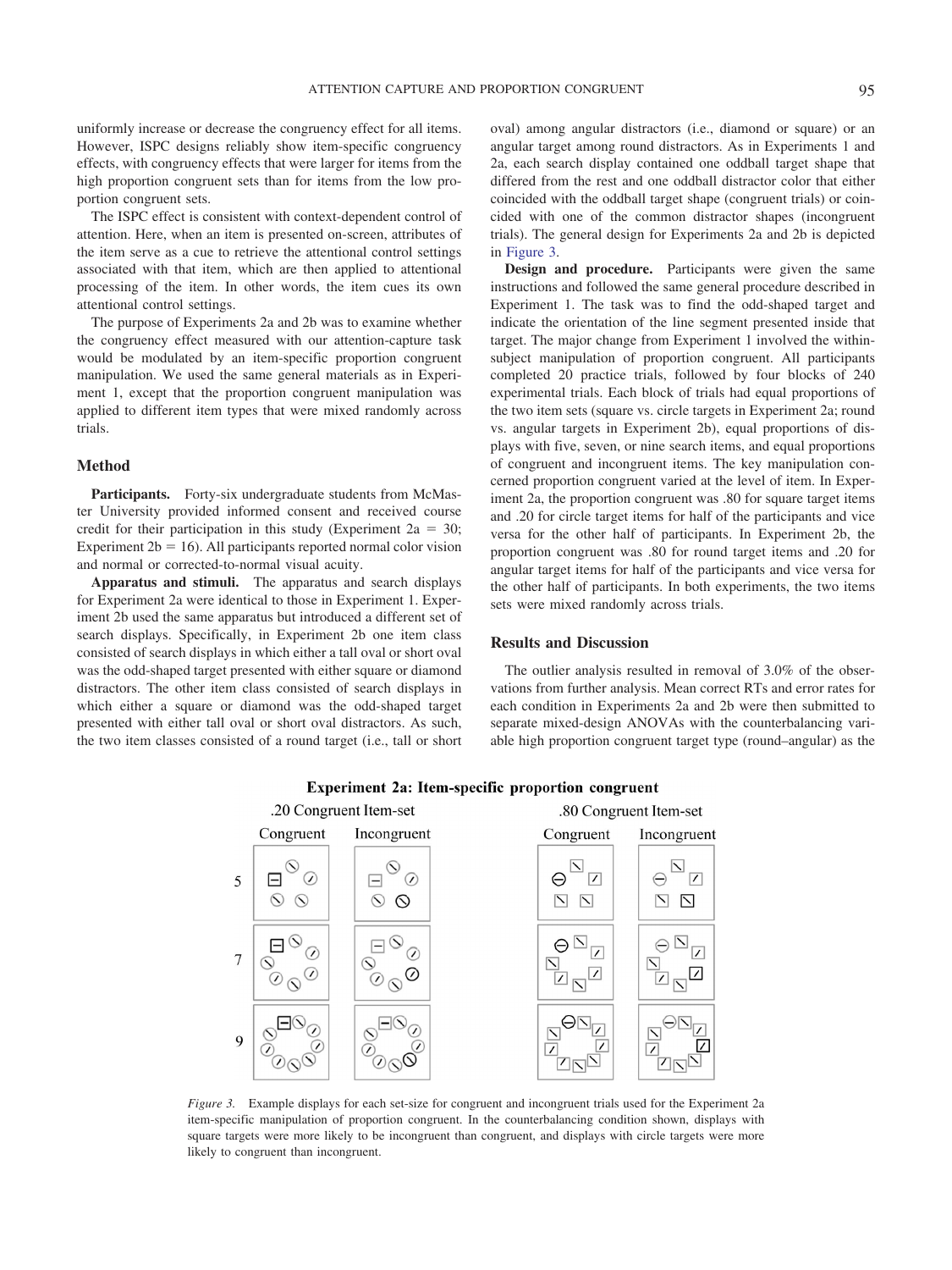sole between-subjects variable and display size (five–seven–nine), proportion congruent (.20/.80), and congruency (congruent– incongruent) as the within-subject variables. [Figure 4](#page-5-0) displays congruency effects as a function of proportion congruent. Appendix B.1 in the online supplemental materials contains mean RTs, standard errors, and error rates for all conditions in the design.

Significant main effects of congruency were observed in Experiment 2a,  $F(1, 28) = 260.36$ ,  $MSE = 35,408.17$ ,  $p < 001$ ,  $\eta_p^2 =$ .90, and in Experiment 2b,  $F(1, 14) = 84.8$ ,  $MSE = 51,444.28$ ,  $p \leq 0.001$ ,  $\eta_p^2 = 0.86$ . In Experiment 2a, RTs were faster for congruent (1,118 ms) than for incongruent (1,438 ms) trials, and the same was true for congruent (1,130 ms) and incongruent (1,431 ms) trials in Experiment 2b.

The central question was whether larger congruency effects would be observed for the .80 congruent than for the .20 congruent items. Indeed, in Experiment 2a the Proportion Congruent  $\times$ Congruency interaction was significant,  $F(1, 28) = 10.37$ ,  $MSE =$ 12,279.06,  $p = .003$ ,  $\eta_p^2 = .27$ , with larger congruency effects for .80 congruent (358 ms) than for .20 congruent (282 ms) items, producing an ISPC effect of 76 ms (see [Figure 4\)](#page-5-0). Similarly, in Experiment 2b, the Proportion Congruent  $\times$  Congruency interaction was significant,  $F(1, 14) = 6.94$ ,  $MSE = 13,412.07$ ,  $p = .019$ ,  $\eta_{\rm p}^2$  = .33, with larger congruency effects for .80 congruent (345) ms) than for .20 congruent (257 ms) items, producing an ISPC effect of 88 ms (see [Figure 4\)](#page-5-0).

Parallel analyses of error rates in Experiment 2a showed no significant main effects or higher order interactions. Mean error rate averaged across all conditions was less than .03. In Experiment 2b the sole significant main effect was that of display size,  $F(2, 28) = 5.52$ ,  $MSE = .00034$ ,  $p = .009$ ,  $\eta_p^2 = .28$ , with mean error rates of .010, .020, and .007, in the five-, seven-, and nine-item display size conditions, respectively.

Additional analyses of higher order interactions involving the shape variable and analyses of trial-to-trial sequence effects are described in Appendix B.2 of the online supplemental materials. These analyses show that the ISPC effects in Experiments 2a and 2b are robust and not a by-product of search asymmetries for popout targets or driven by sequential congruency effects.



<span id="page-5-0"></span>*Figure 4.* Mean congruency effects (incongruent–congruent) as a function of item-specific proportion congruent across Experiments 2a, 2b, and 2c. Error bars indicate standard error of the mean.  $PC =$  proportion  $congruent$ ; ISPC = item-specific proportion congruent;  $ms = milliseconds$ .

The take-home message here is that the congruency effect measuring attention capture was modulated by the item-specific proportion congruent manipulation. The congruency effect was larger for displays that were more likely to be congruent than incongruent (.80/.20), compared to displays that were less likely to be congruent than incongruent (.20/.80).

#### **Experiment 2c: ISPC and Attention to Color**

ISPC effects have been argued to reflect stimulus-driven control of attention filtering. An assumption inherent in this idea is that the learning of distinct attentional control settings for different item types ought to depend on how much interference is produced by those items. If a task produces only minimal distractor interference, then there is likely to be little in the way of attentional control to be adapted in response to the ISPC manipulation incongruent items that produce little distractor interference offer little room for learning that will reduce distractor interference further.

This assumption can be tested in tasks that produce asymmetric distractor interference effects. For example, in the conventional Stroop task, attending to the color dimension produces robust interference from the word dimension on incongruent trials, whereas attending to the word dimension produces little interference from the color dimension on incongruent trials. A proportion congruent manipulation applied to two distinct Stroop item sets should therefore produce an ISPC effect when the task requires attention to the color dimension but not when the task requires attention to the word dimension [\(Crump, Vaquero, & Milliken,](#page-12-14) [2008\)](#page-12-14).

A similar opportunity was afforded by the task used in the present study. [Theeuwes \(1992\)](#page-13-8) noted that attention capture from an irrelevant singleton is robust when participants attend to the less salient of two singleton dimensions but not when participants attend to the more salient of two singleton dimensions. With the task parameters used in Experiments 2a and 2b, the task-relevant shape singleton was clearly the less salient of the two singletons, and a reliable ISPC effect was observed. In the present experiment, participants were asked to attend and respond to the more salient color singleton, with the prediction that a significant ISPC effect would not be observed.

#### **Method**

**Participants.** Sixteen undergraduate students from McMaster University provided informed consent and received course credit for their participation in this study. All participants reported normal color vision and normal or corrected-to-normal visual acuity.

**Apparatus and stimuli.** The apparatus and search displays for Experiment 2c were identical to those in Experiment 2a.

**Design and procedure.** The design and procedure closely followed that of Experiment 2a, with the important exception that participants were given different instructions for identifying the target stimulus. Rather than being defined by the odd shape, the target stimulus was defined by the odd color in the display, with the odd shape acting as the distracting feature singleton. As such, the participant's task was to find the singleton color target and indicate whether the line segment inside that target was horizontal or vertical.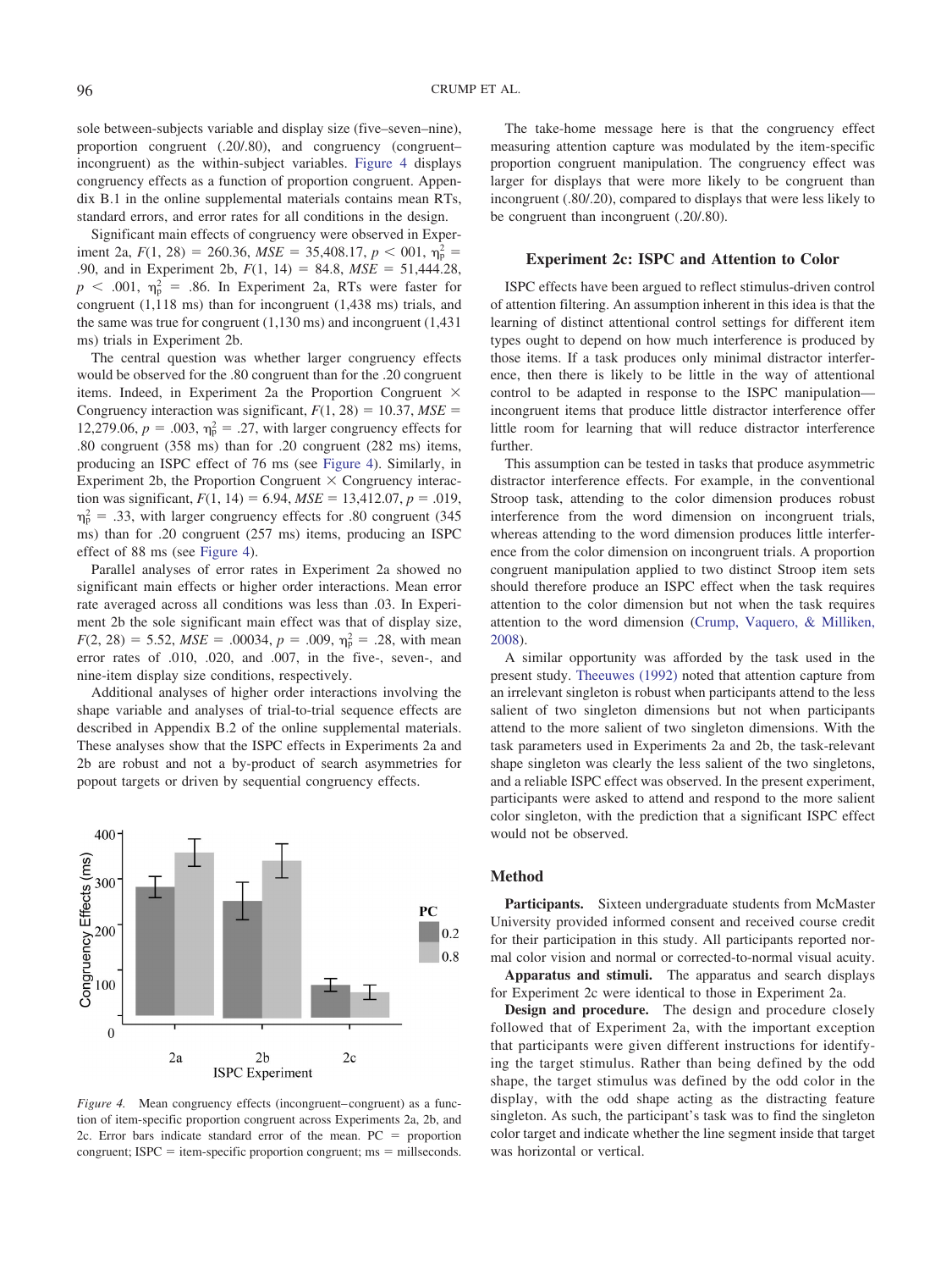#### **Results and Discussion**

The outlier analysis resulted in removal of less than 2% of the data from subsequent analyses. Mean correct RTs and error rates for each condition were then submitted to mixed-design ANOVAs with high proportion congruent target color (red– green) as a betweensubjects variable and display size (five–seven–nine), proportion congruent (.20/.80), and congruency (congruent–incongruent) as within-subject variables. [Figure 4](#page-5-0) displays congruency effects for each proportion congruent condition. Appendix B.3 of the online supplemental materials lists mean RTs and error rates for all conditions in the analyses.

The main effect of congruency was significant,  $F(1, 14) =$ 21.69,  $MSE = 8,997.38, p < .001, \eta_p^2 = .61$ , with faster RTs for congruent (978 ms) than incongruent (1,042 ms) trials. It is worth noting that this 64-ms congruency effect was substantially smaller than the 320-ms congruency effect observed in Experiment 2a (see [Figure 4\)](#page-5-0). The main effect of display size was also significant, *F*(2, 28) = 12.83,  $MSE = 4,558.95, p < .001, \eta_{p}^{2} = .48; RTs$  were 1,044; 1,002; and 985 ms for the five-, seven-, and nine-item display size conditions, respectively.

However, the central question of interest was whether an ISPC effect would be observed when participants searched for an oddcolored singleton, rather than an odd-shaped singleton as in Experiments 2a and 2b. Critically, the Proportion Congruent  $\times$ Congruency interaction was not significant,  $F(1, 14) = 1.21$ ,  $MSE = 2,522.4, p = .289, \eta_p^2 = .08$  (see [Figure 4\)](#page-5-0). No other main effects or interactions were significant.

In summary, attention to odd-colored targets produced a much smaller congruency effect than did attention to the less salient odd-shaped targets in Experiment 2a. Further, whereas an ISPC effect was observed in Experiments 2a and 2b, no such effect was observed here. This result suggests ISPC effects hinge on use of a task that produces substantial congruency effects in the first place. Here, the attention-capture effect of the distracting odd-shaped singleton was minimal, and as a result the ISPC manipulation appears not to have resulted in significant adaptation of attentional control settings.

#### **Experiment 3: Context-Specific Proportion Congruent**

The ISPC effects observed in Experiments 2a and 2b depend on the association between distinct item types and proportion congruent and suggest that attentional control settings appropriate for a particular item type can be cued online at trial onset.

In the Stroop domain, [Crump, Gong, and Milliken \(2006\)](#page-12-15) demonstrated that an association between proportion congruent and a task-irrelevant contextual dimension can produce a similar effect. Rather than manipulating proportion congruent between different item types, they manipulated proportion congruent between different location contexts. In this case congruency effects were larger in the high than low proportion congruent location context, referred to as a context-specific proportion congruent (CSPC) effect. This effect suggests that, in addition to features of items, the features of the context in which items appear can trigger the application of associated attentional control settings in a rapid, online fashion. The CSPC effect has since been replicated several times in Stroop and other domains (for a review see [Bugg &](#page-12-2) [Crump, 2012\)](#page-12-2).

To examine whether the methods used in studies of the CSPC effect can be used to study context-specific control of attention capture (see also [Cosman & Vecera, 2013a,](#page-12-7) [2014;](#page-12-8) [Vecera et al.,](#page-13-3) [2014\)](#page-13-3), we implemented a CSPC design with the task used in Experiments 1, 2a, and 2c. In the present experiment, search displays appeared to either the left or right of fixation. Search displays on one side of fixation were high proportion congruent (.80 congruent, .20 incongruent), and search displays on the other side of fixation were low proportion congruent (.20 congruent, .80 incongruent). All trial types were mixed randomly within each block. As a result, participants could not predict whether an upcoming search display would appear on the left or right of the screen and therefore were unable to predict whether the upcoming search display was likely to be congruent or incongruent. The central issue was whether the attention-capture effect would be larger in the high proportion congruent location context than in the low proportion congruent location context.

#### **Method**

**Participants.** Forty-two undergraduate students from Mc-Master University provided informed consent and received course credit for their participation in this study. All participants reported normal color vision and normal or corrected-to-normal visual acuity.

**Apparatus.** The experiment was controlled by in-house software developed in MetaCard and run on Macintosh G5 computers. A 21-in. widescreen Apple liquid crystal display monitor was used to present search displays to participants. Participants were seated approximately 57 cm from the computer monitor.

**Stimuli.** Because the proportion congruent effects were not affected by display size in prior experiments, we used a single display size of seven shapes. Circle and square shapes from Experiment 2a were used in this experiment. Search displays were presented on the left or right of the screen, with the imaginary midpoint of each search display 13 degrees from fixation in a horizontal direction, as illustrated in [Figure 5.](#page-7-0) Search displays contained either six squares and one circle or six circles and one square. For all search displays, the target singleton was the oddshaped object. The task-irrelevant feature singleton was the oddcolored object. All objects in each display were colored red or blue; the lines presented inside each object were white. The colors and shapes of particular objects in each search display were assigned randomly as appropriate for the particular condition at the beginning of each trial.

**Design and procedure.** A 2 (proportion congruent: .80 vs. .20)  $\times$  2 (congruency: congruent vs. incongruent)  $\times$  6 (block: 1–6) repeated-measures design was used in this experiment. The proportion congruent variable was defined by the location in which a search display appeared, to either the left or right of fixation. The assignment of proportion congruent to the left or right of fixation was counterbalanced across participants so that for half of the participants high proportion congruent displays appeared on the left, and for the other half of the participants high proportion congruent displays appeared on the right. Participants completed six blocks of 128 trials each. Each of the 128 trials in each block contained 64 trials in which displays appeared on the right of fixation, and 64 trials in which displays appeared on the left of fixation. Of the 64 trials in the high proportion congruent location, 48 of the displays were congruent, and the re-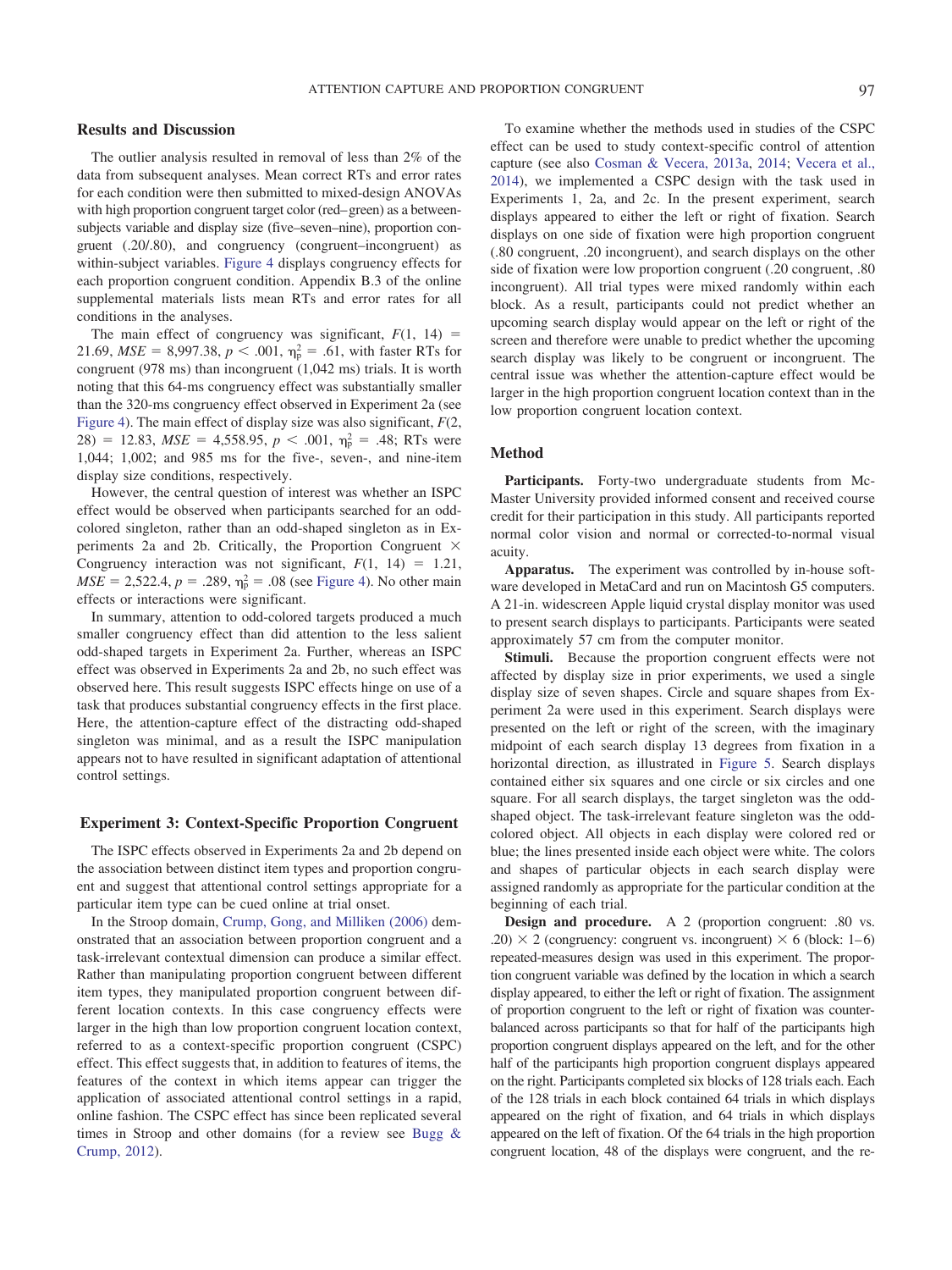

<span id="page-7-0"></span>*Figure 5.* Depiction of the apparatus for Experiment 3 showing that search displays appeared in one of two location contexts, to the left or right of fixation. Each location was associated with a high or low proportion of congruent search displays.

maining 16 displays were incongruent. Similarly, of the 64 trials in the low proportion congruent location, 48 of the displays were incongruent, and the remaining 16 displays were congruent. The procedure was the same as in prior experiments, with the exception that participants pressed the *Z* key for vertical responses and the *M* key for horizontal responses.

# **Results and Discussion**

 $\odot$ 

The outlier analysis resulted in removal of 3% of the RTs from analysis. Mean RTs and error rates for each condition, collapsed across participants, are displayed in [Table 1.](#page-7-1) An alpha criterion of .05 was used for all statistical tests unless otherwise reported.

Mean RTs and error rates were submitted to separate repeated-measures ANOVAs that treated proportion congruent (.80/.20) and congruency (congruent–incongruent) as variables. The critical issue in this analysis was whether the congruency effect (incongruent– congruent) would vary as a function of proportion congruent (i.e., location context).

In the analysis of RTs, the main effect of congruency was significant,  $F(1, 41) = 462.8$ ,  $MSE = 2,797.99$ ,  $p < .001$ ,  $\eta_p^2 =$ .92. Responses were faster for congruent (841 ms) than incongruent (1,016 ms) trials. More important, the Proportion Congruent  $\times$  Congruency interaction was significant,  $F(1, 41) =$ 7.01,  $MSE = 787.07$ ,  $p = .011$ ,  $\eta_p^2 = .15$ . Congruency effects were larger in the high (187 ms) than low (164 ms) proportion congruent location context, producing a CSPC effect of 23 ms. Parallel analyses of error rates showed no significant main effects or higher order interactions. Mean error rates in all conditions were less than .04.

As in prior experiments, an additional analysis of RTs examined trial-to-trial sequence effects. This analysis revealed no evidence that the CSPC effect reported previously depended on either sequential congruency or location context repetition (see [King, Korb,](#page-13-17) [& Egner, 2012\)](#page-13-17). The results of this analysis are described in Appendix C of the online supplemental materials.

The results of Experiment 3 demonstrate that the CSPC method generalizes to the visual search domain and in particular that the CSPC method can be used as a tool to study context-specific control over attention capture (see also [Cosman & Vecera, 2013a,](#page-12-7) [2014\)](#page-12-8). These findings add to those found in tasks of attention filtering [\(Corballis & Gratton, 2003;](#page-12-16) [Crump et al., 2006\)](#page-12-15), task switching [\(Crump & Logan, 2010;](#page-12-17) [Leboe, Wong, Crump, &](#page-13-18) [Stobbe, 2008\)](#page-13-18), and trial-to-trial repetition effects [\(Heinemann,](#page-12-18) [Kunde, & Kiesel, 2009\)](#page-12-18). We view these parallel results as strong evidence that contextual features can cue the retrieval of associated attentional control settings.

# **Experiments 4a and 4b: Transfer of Context-Specific Control**

In studies of Stroop ISPC and CSPC effects, a key issue is that proportion congruent is varied by presenting some stimuli more than others. For example, in the CSPC Stroop method, when the word *blue* is presented centrally, the color blue might appear three times above fixation in the high proportion congruent context for every one time it appears below fixation in the low proportion congruent context [\(Crump et al., 2006\)](#page-12-15). Larger congruency effects in the high proportion congruent context are then attributed to attentional control settings that are learned through experience with these biased item frequencies. If indeed the CSPC effect owes to adaptation of attentional control settings for a particular class of items, then attentional control settings might be expected to generalize to items that share a key contextual feature with the frequency-biased items that were directly responsible for the adaptation.

This issue was addressed by [Crump and Milliken \(2009\)](#page-12-19) using two distinct sets of items. One set of Stroop items (e.g., red and green items) were frequency-biased, with congruent items appearing with higher frequency in one location than the other. Another set of Stroop items (e.g., yellow and blue items) appeared in the high and low proportion congruent contexts but with equal frequency. The critical question was whether contextual cueing of attentional control would generalize from the frequency-biased to the frequency-unbiased

<span id="page-7-1"></span>Table 1

*Mean Correct Response Latencies and Error Rates for All Conditions in Experiment 3*

| Proportion congruent Congruent Incongruent |     |       | Incongruent-<br>congruent | <b>CSPC</b> |
|--------------------------------------------|-----|-------|---------------------------|-------------|
| .20                                        |     |       |                           |             |
| Response time (ms)                         | 849 | 1,013 | 164                       |             |
| SE                                         | 30  | 31    |                           |             |
| Error rate                                 | .03 | .04   |                           |             |
| .80                                        |     |       |                           |             |
| Response time (ms)                         | 833 | 1,020 | 187                       | 23          |
| SE                                         | 28  | 31    | 10                        | O)          |
| Error rate                                 | .03 | .04   |                           |             |

*Note.* CSPC = context-specific proportion congruent.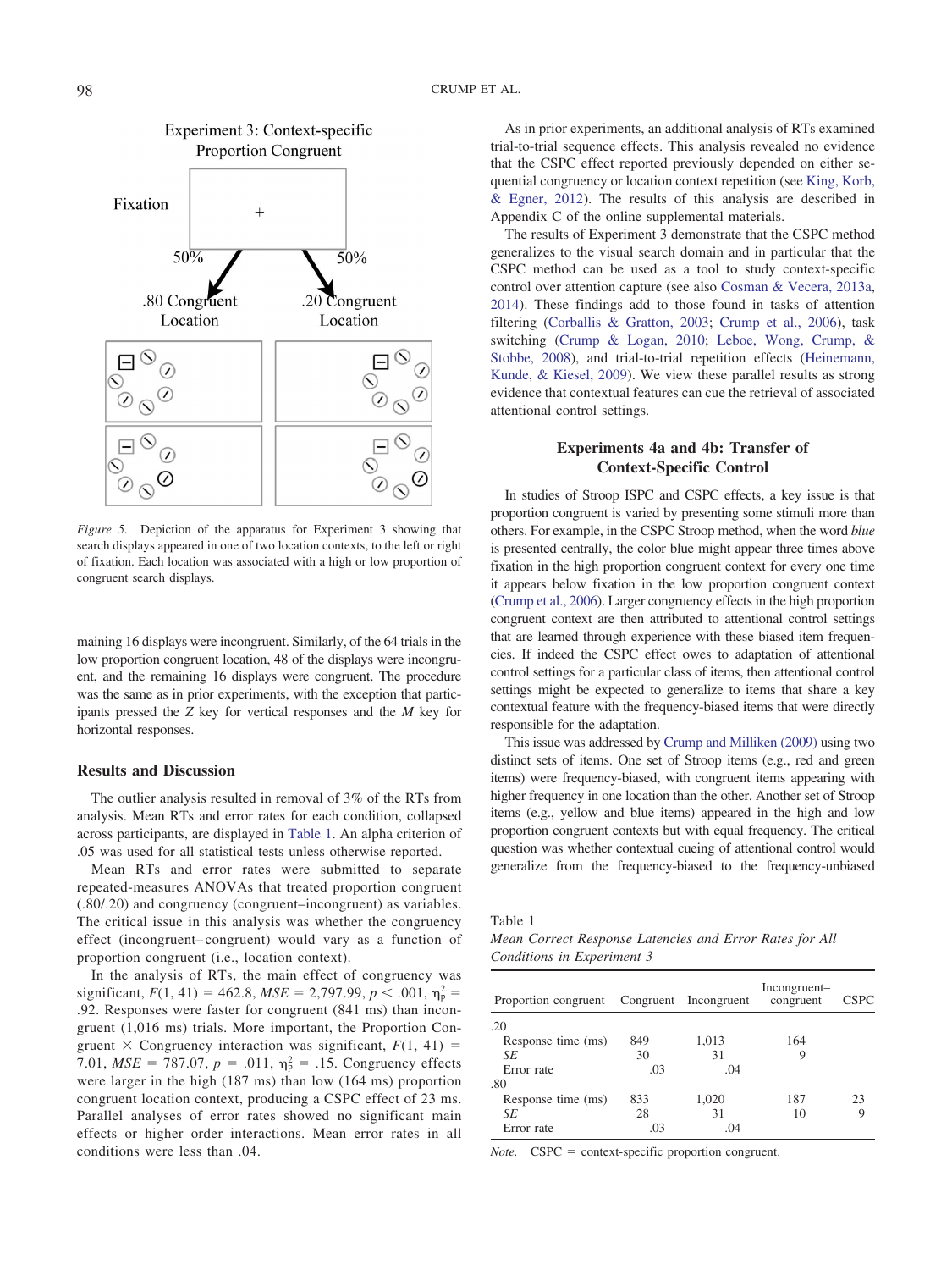items. This result occurred in two experiments, providing evidence that attentional control settings learned with one set of items can be applied to another set of items that share a key contextual feature.

The purpose of Experiments 4a and 4b was to test this same issue for the attention-capture effect observed in Experiment 3 using the transfer-based design of [Crump and Milliken \(2009\).](#page-12-19) This extension is particularly relevant given recent debate about whether the CSPC effect for frequency-unbiased items is reproducible [\(Crump,](#page-12-20) [Brosowsky, & Milliken, 2017;](#page-12-20) [Hutcheon & Spieler, 2017\)](#page-12-21). We created two distinct search display types: context displays and transfer displays, as illustrated in [Figure 6.](#page-8-0) For the context displays, the location of the display was perfectly (100%) predictive of congruency. For example, in one counterbalancing condition, context displays were 100% congruent on the left and 100% incongruent on the right. For the transfer displays, the location of the display was not predictive of congruency. Transfer displays appearing on the left and right were 50% congruent and 50% incongruent. The context and transfer displays were mixed together and presented randomly within blocks. Because transfer displays appeared in locations that were predictive of congruency for the context displays, performance for the transfer displays allowed us to assess whether attentional control settings learned through experience with the context displays would generalize to the transfer displays.

Experiment 4a used the same shapes and colors for context and transfer items. Experiment 4b was an extension using distinct shapes and colors so there was no feature overlap between the context and transfer items.

#### **Method**

**Participants.** Fifty undergraduate students (Experiment 4a = 20, Experiment  $4b = 30$ ) from McMaster University provided informed consent and received course credit for their participation in this study. All participants reported normal color vision and normal or corrected-to-normal visual acuity.

**Apparatus and stimuli.** The apparatus and stimuli were the same as in Experiment 3.

**Design.** We constructed two separate sets of displays: context and transfer displays. Display types were defined by the assignment of specific shapes to target and distractor roles. In Experiment 4a, squares and circles were used as targets and distractors. For example, in one counterbalancing condition context displays always had square targets and circle distractors and transfer displays always had circle targets and square distractors. The color of the target and distractors in each display was red or blue and varied on a trial-to-trial basis.

In Experiment 4b, one set of displays was constructed using squares and circles that were colored blue or yellow, and the other set was constructed using a seven-sided star and a six-sided triangular bell, colored red or green. Across counterbalancing conditions, one set was assigned to the context displays, and the other to the transfer displays.

The context-specific proportion manipulation was applied to only the context displays. Specifically, context displays appearing on one side of the screen were congruent (e.g., six red circles, one blue square) 100% of the time, whereas context displays appearing on the other side of the screen were incongruent (e.g., five red circles, one blue circle, one red square) 100% of the time. Transfer displays also appeared on either the left or right of the screen. However, transfer displays appearing on both the left and right sides of the screen were 50% congruent and 50% incongruent.

**Procedure.** Participants completed six blocks of 128 trials each. Each of the 128 trials in each block contained 64 trials in which displays appeared to the right of fixation and 64 trials in which displays appeared to the left of fixation. Of the 64 trials in each of the high and low proportion congruent locations, 32 trials involved context displays and 32 trials involved transfer displays. In the high proportion congruent location, all 32 context displays were congruent, whereas 16 transfer displays were congruent and 16 transfer displays were incongruent. Similarly, in the low proportion congruent location,



# Experiment 4a and 4b: Near and Far Transfer

<span id="page-8-0"></span>*Figure 6.* Depiction of search displays and design in Experiments 4a and 4b to create frequency-biased (context) items, which carry the context-specific proportion congruent manipulation, and frequency-unbiased (transfer) items to determine whether the context-specific proportion congruent effect generalizes across item sets. Experiment 4a (near) used similar shapes between item sets, and Experiment 4b (far) used dissimilar shapes.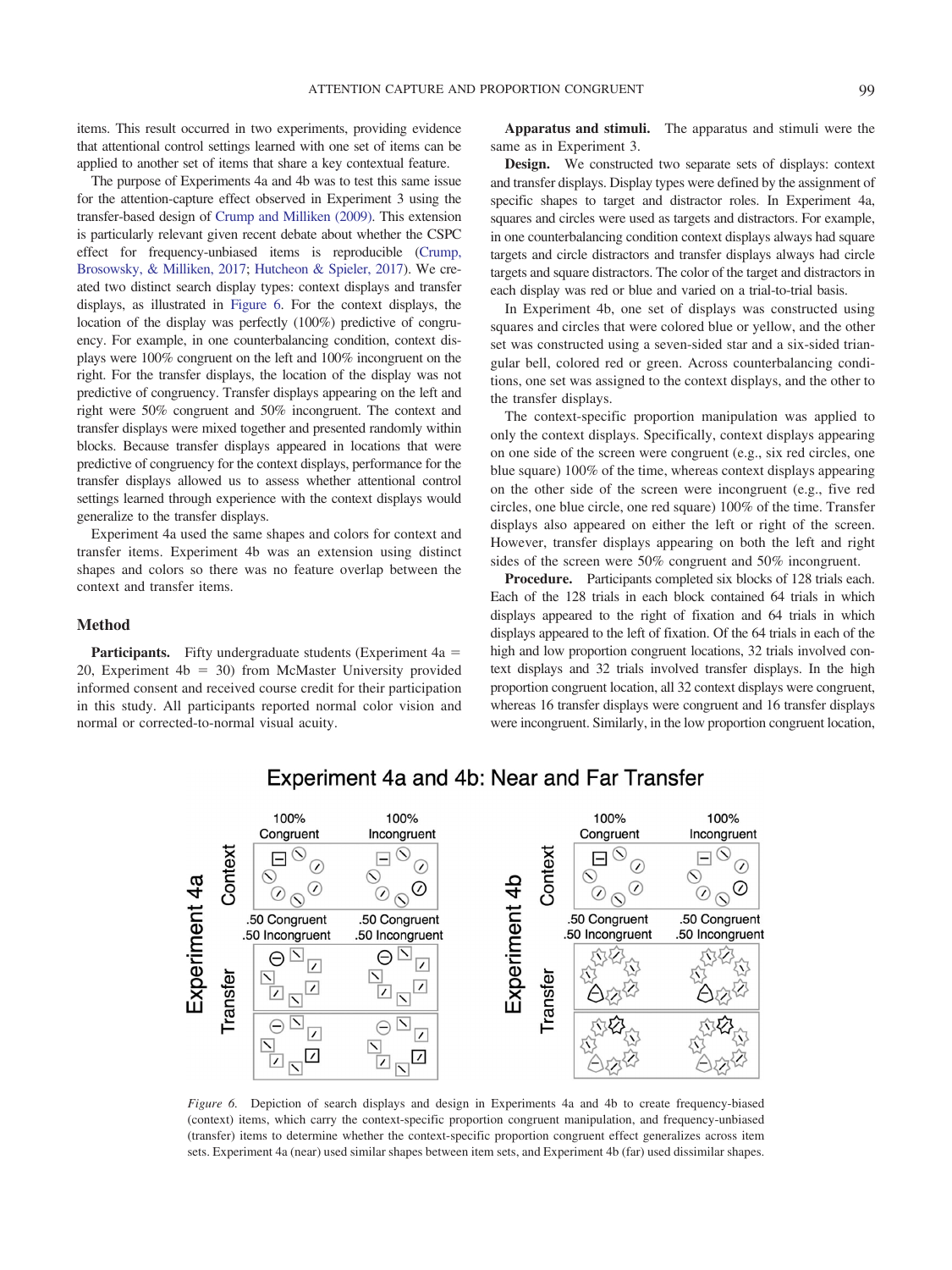all 32 context displays were incongruent, whereas 16 transfer displays were congruent and 16 transfer displays were incongruent.

# **Results and Discussion**

**Experiment 4a: Context-specific proportion congruent effects.** One participant was omitted for making more than 20% errors. The outlier analysis removed 3% of the RTs from further analysis. Mean RTs were computed using the remaining observations. Mean RTs and error rates for each condition, collapsed across participants, are displayed in [Table 2.](#page-9-0)

The central question was whether the congruency effect for the frequency-unbiased transfer items would differ for the two proportion congruent location contexts. Mean RTs and error rates for the transfer items were submitted to a repeated-measures ANOVA that treated proportion congruent (high–low) and congruency (congruent–incongruent) as variables.

For RTs, the main effect of congruency was significant, *F*(1,  $18$  = 46.83, *MSE* = 33,271.49, *p* < .001,  $\eta_p^2$  = .72. Responses for congruent trials (935 ms) were faster than responses for incongruent trials (1,221 ms). More important, the Proportion Congruent  $\times$ Congruency interaction was significant,  $F(1, 18) = 10.94$ ,  $MSE =$ 1,776.26,  $p = .004$ ,  $\eta_p^2 = .38$ . The congruency effect for transfer items was larger in the high (318 ms) than low (254 ms) proportion congruent location context, producing a CSPC effect for transfer items of 64 ms. A corresponding analysis of error rates yielded no significant effects, and mean error rates were less than .05 in all conditions.

Although of less theoretical importance, the data from the context items were also subject to analysis. Note that proportion congruent was not a variable in this analysis, because all context trials were either congruent or incongruent for each of the two proportion congruent contexts. This analysis revealed a significant

#### <span id="page-9-0"></span>Table 2

|  |  | Mean Correct Line-Orientation-Judgment Response Latencies |  |  |
|--|--|-----------------------------------------------------------|--|--|
|  |  | and Error Rates for Transfer Displays in Experiment 4a    |  |  |

| Item and context          |          | Congruent Incongruent | Incongruent-<br>congruent | <b>CSPC</b> |
|---------------------------|----------|-----------------------|---------------------------|-------------|
|                           | Transfer |                       |                           |             |
| Low proportion congruent  |          |                       |                           |             |
| Response time (ms)        | 963      | 1,218                 | 254                       |             |
| SE                        | 64       | 100                   | 42                        |             |
| Error rate                | .04      | .04                   |                           |             |
| High proportion congruent |          |                       |                           |             |
| Response time (ms)        | 906      | 1,224                 | 318                       | 64          |
| SЕ                        | 53       | 92                    | 47                        | 20          |
| Error rate                | .03      | .04                   |                           |             |
|                           | Context  |                       |                           |             |
| Low proportion congruent  |          |                       |                           |             |
| Response time (ms)        |          | 1,213                 |                           |             |
| SE                        |          | 93                    |                           |             |
| Error rate                |          | .04                   |                           |             |
| High proportion congruent |          |                       |                           |             |
| Response time (ms)        | 923      |                       | 290                       |             |
| SЕ                        | 53       |                       | 48                        |             |
| Error rate                | .03      |                       |                           |             |

*Note.* Dashes indicate no data. CSPC = context-specific proportion congruent.

effect of congruency,  $F(1, 18) = 38.48$ ,  $MSE = 20,708$ ,  $p < .001$ ,  $\eta_{\rm p}^2$  = 0.68. Responses to congruent trials (923 ms) were faster than responses to incongruent trials (1,213 ms). The effect of congruency was not significant in the analysis of error rates. A sequential analysis showed the CSPC effect for transfer items did not depend on trial-to-trial context repetitions and is reported in Appendix D of the online supplemental materials.

**Experiment 4b: Context-specific proportion congruent effects.** The outlier analysis eliminated 3% of the RTs from further analysis. Mean RTs were computed using the remaining observations. RTs and error rates for each condition, collapsed across participants, are displayed in [Table 3.](#page-10-0)

For RTs, the main effect of congruency was significant, *F*(1,  $(29) = 84.3, MSE = 10,691.81, p < .001, \eta_p^2 = .74.$  Responses on congruent trials (796 ms) were faster than responses on incongruent trials (970 ms). More important, the Proportion Congruent  $\times$ Congruency interaction was significant,  $F(1, 29) = 5.38$ ,  $MSE =$ 876.06,  $p = .027$ ,  $\eta_p^2 = .16$ . The congruency effect for transfer items was larger in the high (186 ms) than low (161 ms) proportion congruent location context, producing a CSPC effect of 25 ms. A corresponding analysis of error rates yielded no significant effects, and mean error rates were less than .04 in all conditions.

For the context displays, the effect of congruency was significant,  $F(1, 29) = 73.79$ ,  $MSE = 8,426.41$ ,  $p < .001$ ,  $\eta_p^2 = .72$ . Responses were faster for congruent trials (807 ms) than for incongruent trials (1,011 ms). There was no effect of congruency for error rates. Finally, as reported in Appendix E of the online supplemental materials, the CSPC effect for transfer items did not depend on trial-to-trial context repetitions.

The critical finding from Experiments 4a and 4b was that a CSPC effect was observed for the frequency-unbiased transfer items. It is important to note that in Experiment 4b, this generalization of learning from the context to the transfer items occurred despite the absence of feature overlap between the shapes and colors used to define the context and transfer items. This finding rules out the view that learning processes sensitive to the biased frequencies of the context items are specific to strictly those same items. Instead, learning related to attention control for the context items generalized to the transfer items that shared their location as a key contextual feature. To be clear, we do not deny the role of item frequency in mediating visual search but suggest that an account relying solely on such a learning process is not sufficient to explain our current findings. In our opinion, the CSPC attentioncapture effect for the transfer displays licenses consideration of how specific processing experiences (i.e., experience with particular context displays) affords generalized control over behavior.

#### **General Discussion**

We drew upon prior work from the proportion congruent literature to investigate whether procedures used to investigate context-dependent control in classic selective attention tasks extend to the attention-capture domain. We implemented listwide (Experiment 1), item-specific (Experiments 2a, 2b, and 2c), and context-specific (Experiments 3, 4a, and 4b) proportion congruent designs as methods to modulate attention-capture phenomena.

Experiment 1 showed that attention-capture effects increased as the proportion of congruent displays increased. Experiments 2a, 2b, and 2c (and those in our companion article, [Thomson et al.,](#page-13-6)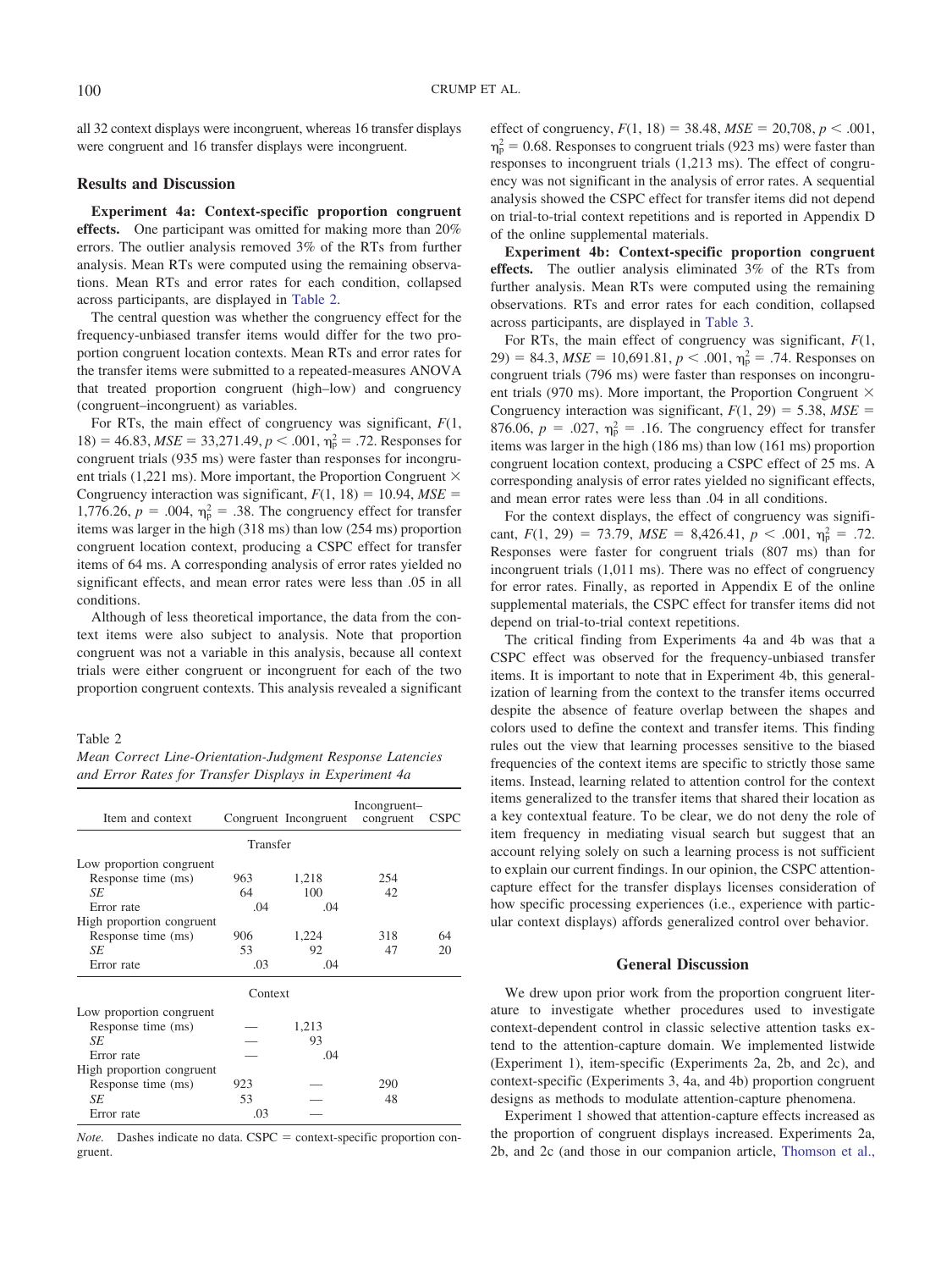<span id="page-10-0"></span>Table 3 *Mean Correct Line-Orientation-Judgment Response Latencies and Error Rates for Transfer Displays in Experiment 4b*

| Item and context          |          | Congruent Incongruent | Incongruent-<br>congruent | <b>CSPC</b> |
|---------------------------|----------|-----------------------|---------------------------|-------------|
|                           | Transfer |                       |                           |             |
| Low proportion congruent  |          |                       |                           |             |
| Response time (ms)        | 806      | 967                   | 161                       |             |
| SE                        | 25       | 35                    | 20                        |             |
| Error rate                | .03      | .03                   |                           |             |
| High proportion congruent |          |                       |                           |             |
| Response time (ms)        | 787      | 972                   | 186                       | 25          |
| SE                        | 25       | 35                    | 20                        | 11          |
| Error rate                | .03      | .03                   |                           |             |
|                           | Context  |                       |                           |             |
| Low proportion congruent  |          |                       |                           |             |
| Response time (ms)        |          | 1,011                 |                           |             |
| SE                        |          | 58                    |                           |             |
| Error rate                |          | .04                   |                           |             |
| High proportion congruent |          |                       |                           |             |
| Response time (ms)        | 807      |                       | 204                       |             |
| SE                        | 40       |                       | 24                        |             |
| Error rate                | .03      |                       |                           |             |

*Note.* Dashes indicate no data. CSPC = context-specific proportion congruent.

[2014\)](#page-13-6) showed that attention capture can be modulated in an item-specific fashion, with capture effects for displays associated with high proportion congruent being larger than those for displays associated with low proportion congruent. Both effects are consistent with a role for experience-based learning and memory processes to tune attentional sets as a function of the proportion of congruent displays. However, listwide effects can be explained by voluntary search strategies, and item-specific effects by frequencysensitive learning and transitory trial-to-trial influences.

Experiments 3, 4a, and 4b showed that attention capture can be modulated in a context-specific fashion, with capture effects in location contexts being associated with larger high than low proportion congruent. These experiments, and in particular the transfer designs of Experiments 4a and 4b, showed unique support for context-dependent control of attention capture that cannot be explained by trial-to-trial influences or a frequency-driven learning process.

#### **Addressing Alternative Explanations**

**Voluntary strategies.** It is uncontroversial that people can control attention in a voluntary goal-directed manner [\(Posner &](#page-13-19) [Snyder, 1975;](#page-13-19) [Schneider & Shiffrin, 1977\)](#page-13-20). An important requirement for investigations of context-dependent attentional control is to produce evidence that cannot be explained by voluntary sources of control. Listwide proportion congruent effects are open to a voluntary control account. Participants may become aware that a task-irrelevant dimension usually signals a task-relevant dimension and may adopt a general strategy to attend more or less to either dimension.

For example, [Bacon and Egeth \(1994\)](#page-12-22) and [Leber and Egeth](#page-13-21) [\(2006\)](#page-13-21) have argued that the mode in which participants engage in visual search modulates the size of the attention-capture effect.

Specifically, the attention-capture effect is smaller when participants are encouraged to search for a specific feature (featuresearch mode) than when participants are encouraged to search for a salient oddball (singleton-search mode). [Leber and Egeth \(2006\)](#page-13-21) trained participants in one of two conditions to induce a feature- or singleton-search mode and showed this training persisted in influencing attention capture in a transfer session, with smaller attention-capture effects for participants initially trained in featuresearch mode. It is possible that the listwide proportion congruent manipulation had a similar influence on search modes, causing participants to develop and apply a sustained mode of search over the course of the experiment.

Item-specific and context-specific proportion congruent designs partly rule out voluntary control accounts by randomly intermixing high and low proportion congruent conditions in the same block of trials. At a minimum, this manipulation prevents participants from accurately predicting the congruency status of an upcoming trial. However, even if participants prepared a single, sustained attentional set prior to the onset of a given trial, such a strategy would have a uniform influence on congruency effects and would not explain item-specific or context-specific effects. Alternatively, it is possible that participants voluntarily maintained multiple attentional sets and were capable of rapidly switching between them in response to stimulus cues associated with different sets. Prior work in the Stroop domain has argued against rapid voluntary switching by showing that participants were unable to explicitly report on the proportion congruent manipulation [\(Crump et al., 2006\)](#page-12-15). Although we did not assess awareness in the present experiments, we assume that participants were similarly unaware of the proportion manipulation. This inference fits with [Cosman and Vecera's \(2013a\)](#page-12-7) evidence of context-dependent control of attention capture using background pictures as contexts associated with different search modes. Their participants did not claim to use a switching strategy, and participants' reports of explicit strategy use did not account for their results. However, it is worth noting that the contexts paired with different search modes in their study were presented 1,000 ms prior to the presentation of each search display, which could have given participants enough time to encode the context as a cue for switching their search mode. In our experiments, contextual cues were simultaneous with search display onset, further supporting the view that cues rapidly trigger a more automatic, rather than deliberate, adjustment of attentional control.

**Trial-to-trial influences.** Measures of attentional control are well known to be influenced by carryover of processing from immediately preceding trials. Trial-to-trial influences take many forms but are generally divided into short-lasting carryover of activation states (priming) or control states (i.e., conflictmonitoring) from trial  $n - 1$  to the current trial *n*. Listwide proportion congruent designs also bias the relative proportions of specific trial sequences. For example, high proportion congruent lists increase the likelihood that a congruent item precedes an incongruent item, and vice versa for low proportion congruent lists. Congruency effects are larger when trial  $n - 1$  contains a congruent rather than an incongruent trial [\(Gratton et al., 1992\)](#page-12-12), and such trial-to-trial influences could account for the aggregate listwide proportion congruent effect, which collapses over trial-totrial effects. The randomization inherent to item- and contextspecific designs roughly equates potential biases due to sequential effects, and whether sequential influences alone can account for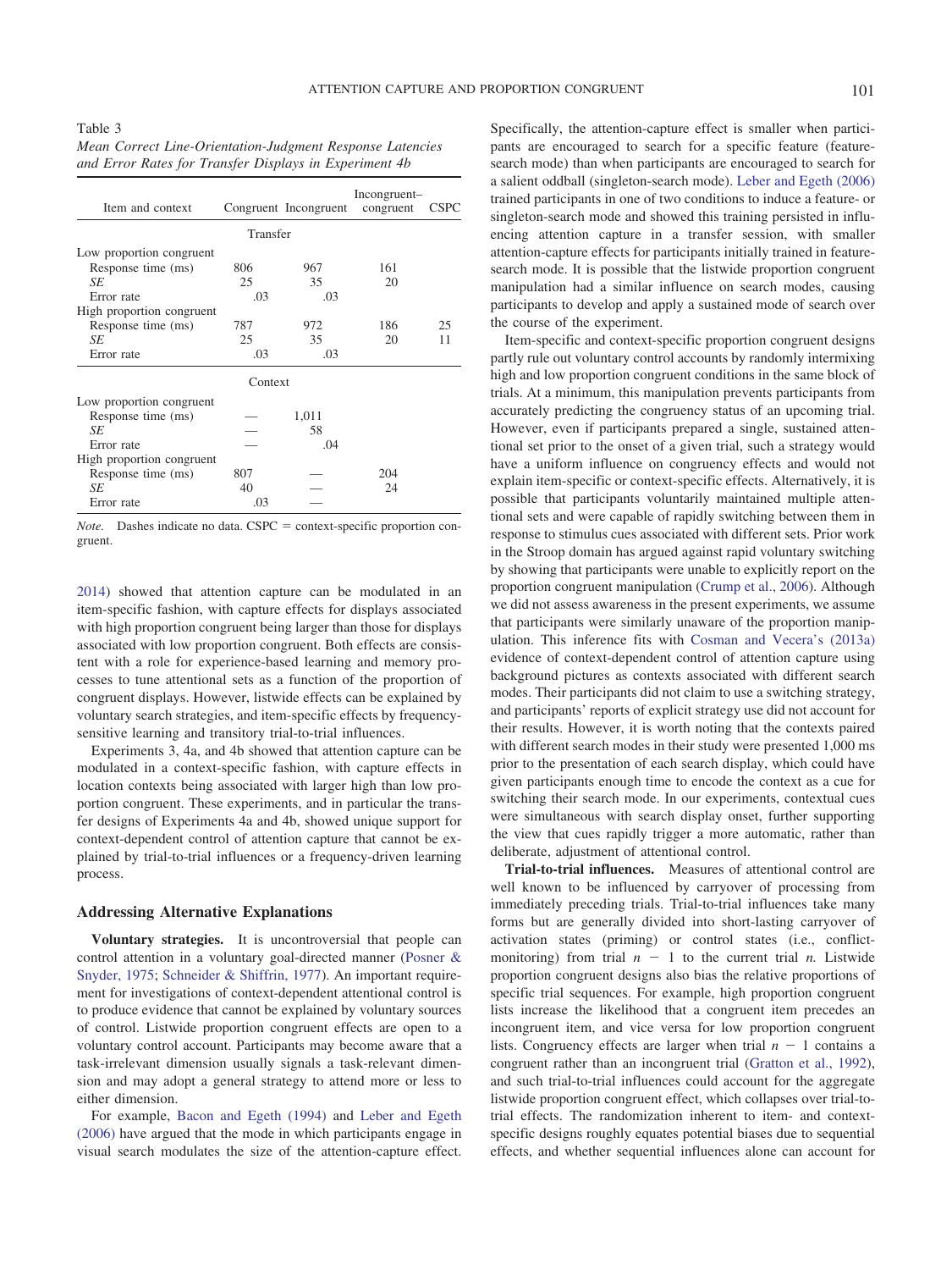these proportion congruent phenomena becomes an empirical question.

Across all of our experiments we reported analyses of trial-totrial effects in the online supplemental materials. As expected, we found consistent sequential effects across experiments. However, we did not find that any of these influences interacted with the proportion congruent effects. We take this as evidence that transitory carryover of recent processing does not provide an emergent explanation of item-specific and context-specific proportion congruent effects.

**Frequency-driven learning.** It is well known that practice with specific stimulus–response pairs speeds responding [\(Logan,](#page-13-22) [1988,](#page-13-22) [2002\)](#page-13-23). Most proportion congruent designs are confounded with item frequency, and thus modulations to congruency effects by proportion congruent may be driven by a process that speeds responding to more frequent rather than less frequent items [\(Schmidt & Besner, 2008;](#page-13-13) [Schmidt, Crump, Cheesman, & Besner,](#page-13-24) [2007\)](#page-13-24). Thus, item- and context-specific proportion congruent effects may not reflect memory-driven contributions to attentional control but rather conventional stimulus–response learning.

One of the critical findings speaking against a simple frequencybased account is the finding that context-specific proportion congruent effects generalize to frequency-unbiased transfer items [\(Crump & Milliken, 2009;](#page-12-19) see also [Crump et al., 2017;](#page-12-20) [Hutcheon](#page-12-21) [& Spieler, 2017\)](#page-12-21). The present work extends this transfer effect in two experiments (4a and 4b) showing that the context-specific proportion congruent effect in attention capture generalizes from one set of frequency-biased displays to frequency-unbiased displays containing both similar and dissimilar shape and color information. These transfer effects cannot be explained by a learning process sensitive to the frequency of specific displays and thus license consideration of the idea that contextual cues can control the application of generalized attentional control settings.

**Alternative mechanisms of contextual control.** Evidence of context-dependent attentional control could implicate a role for cue-driven learning and memory processes to feed attentional control [\(Crump, 2016\)](#page-12-23). In broad terms, experience with applying goal-directed attentional sets in specific stimulus environments establishes a contextually bound history or record of attentional control. In this way, the memorial record of attentional control is drawn upon to update and adjust selective attention operations. Critically, updating is cue-driven, by aspects of either a stimulus or the context in which it appears. Contextual cues retrieve associated attentional sets that are then applied to adjust online attentional processing. This allows cues to not only capture attention [\(Jonides,](#page-12-24) [1981\)](#page-12-24) but also modulate how attention is controlled.

The view just discussed implies that high-level attentional sets are preserved along with contextual cues for later retrieval by memory processes. It is worth considering an alternative view that could explain item- and context-specific control phenomena without the involvement of high-level attentional control sets. For example, the perceptual representations of stimulus displays may themselves adapt in a manner sensitive to the proportion congruent manipulation, potentially allowing a learning process to modify saliency maps for specific displays in a context-specific fashion. Or, as suggested by one reviewer, item and context cues could become associated with the general application of inhibitory attentional control and, rather than retrieving whole attentional sets with varying dimensional weights, could simply gate whether or not some level of inhibitory control is applied to processing of the display. We think pursuing these alternatives and considering how they explain contextual control phenomena, including evidence of generalization of contextual control over attention, is a worthwhile avenue for future work.

# **Implications for Attention Capture**

Theeuwes and colleagues [\(Theeuwes, 1991,](#page-13-7) [1992,](#page-13-8) [2004;](#page-13-25) Theeuwes, [Kramer, Hahn, & Irwin, 1998\)](#page-13-26) forwarded the view that attention capture is purely bottom-up and is subject to top-down influences only in circumstances that permit serial or partly serial search [\(Theeuwes, 2004\)](#page-13-25). The bottom-up view holds that attentional resources within an attentional window are automatically deployed to regions of a perceptual saliency map containing the most salient discontinuities in the visual scene. People can restrict the focus of the attentional window, which can eliminate attention capture (as in serial or partly serial search) when the attentional window does not encompass salient stimuli.

A productive area for future research would be to investigate whether changes to an attentional window, or changes to a perceptual saliency map, are responsible for the contextual control effects reported here. The size of the attentional window could be controlled by contextual cues. For example, the high proportion congruent context could rapidly increase the size of the attentional window, thereby increasing the likelihood that a feature singleton captures attention, and vice versa for the low proportion congruent context. Also, the profile of the perceptual saliency map could be controlled by contextual cues. For example, the perceptual saliency map in the high proportion congruent location may register larger discontinuities than those recorded for the same stimuli presented in the low proportion congruent location.

# **Conclusion**

The concept of context-dependent attentional control has been discussed in early theories of memory [\(Norman, 1968\)](#page-13-0), attention [\(Shiffrin & Schneider, 1977\)](#page-13-1), and action [\(Norman & Shallice,](#page-13-2) [1980\)](#page-13-2), and it has received substantial empirical support and renewed interest across domains in attention [\(Bugg & Crump, 2012;](#page-12-2) [Chun & Turk-Browne, 2007;](#page-12-4) [Egner, 2008;](#page-12-5) [Vecera et al., 2014\)](#page-13-3). The varied manifestations of context-dependent control open questions about whether common learning and memory processes operate according to general principles in controlling attention across domains. Understanding this issue requires integrative work exploring relations between context-dependent control phenomena in different paradigms. We took steps toward this synthesis by examining context-dependent control of attention capture using proportion congruent as a tool.

# **Résumé**

Plusieurs sources indépendantes démontrent que le phénomène attentionnel peut être contrôlé d'une manière dépendante du contexte en utilisant des repères associés a` différentes intensités de contrôle attentionnel. La présente série d'expériences fournit des données convergentes selon lesquelles le phénomène de capture de l'attention peut être modulé de manière reliée au contexte. Nous avons déterminé si les méthodes tirées de la littérature traitant du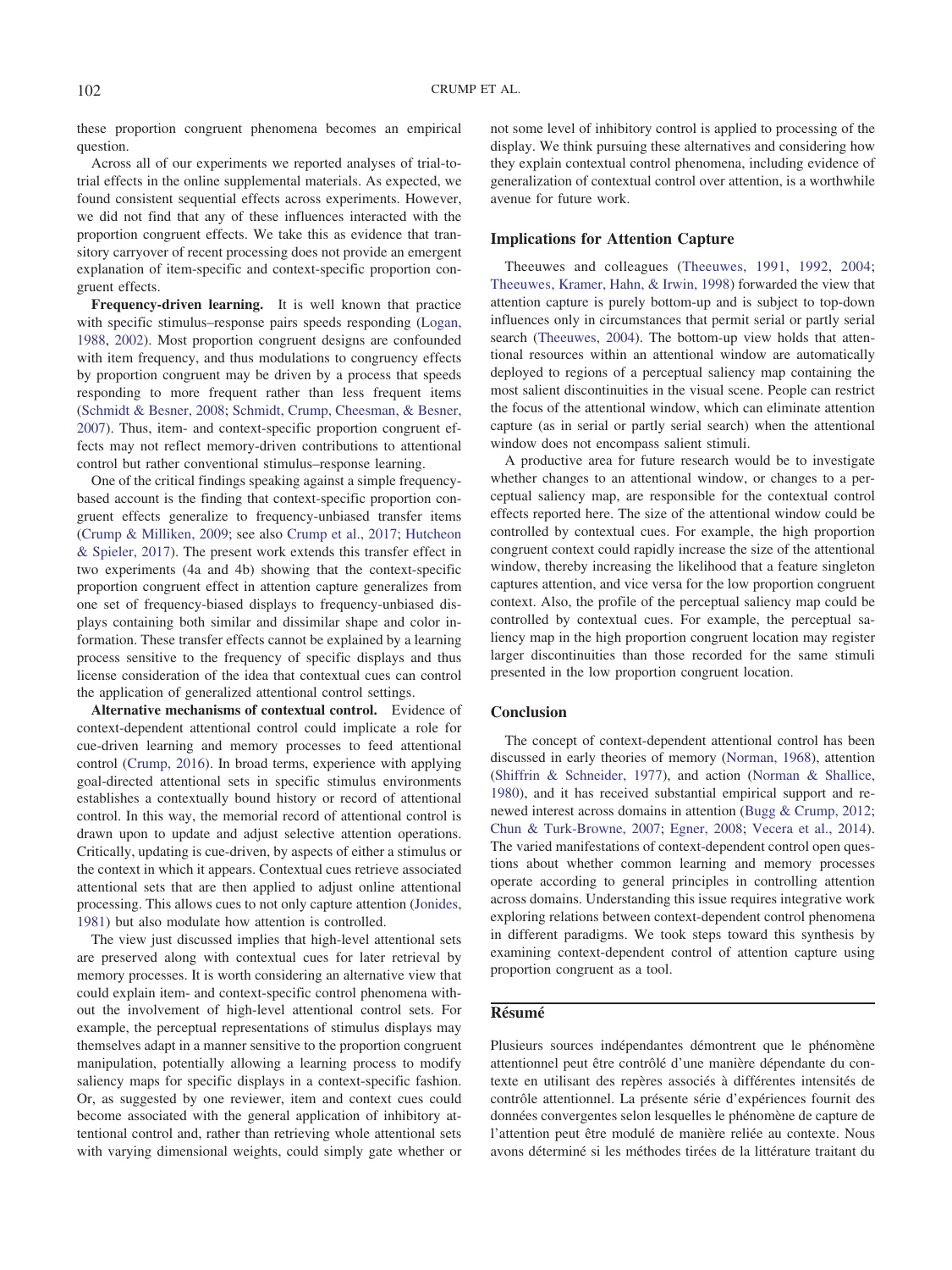rapport d'éléments congruents/incongruents (conceptions de rapport de congruence dans l'ensemble d'une liste, propre aux éléments et propre au contexte) qui sont reconnues pour moduler les effets d'interférence de distracteurs lors de la tâche de Stroop ou d'une tâche de contrôle de l'inhibition (Eriksen flanker task) peuvent moduler la capture de l'attention au moyen de modèles d'ensembles de traits saillants à un élément. D'une expérience à l'autre, nous avons trouvé des indications selon lesquelles la capture de l'attention peut être modulée par des manipulations du rapport d'éléments congruents/incongruents parmi l'ensemble d'une liste, par rapport à des éléments spécifiques et par rapport au contexte. Nous discutons des défis que pose l'interprétation des résultats issus des études sur le rapport éléments congruents/ incongruents. Toutefois, nous postulons que nos constatations convergent avec les travaux actuels qui ont permis de démontrer le contrôle de capture de l'attention selon le contexte.

*Mots-clés :* capture de l'attention, rapport d'éléments congruents/ incongruents, contrôle contextuel, attention, contrôle cognitif.

#### **References**

- <span id="page-12-22"></span>Bacon, W. F., & Egeth, H. E. (1994). Overriding stimulus-driven attentional capture. *Perception & Psychophysics, 55,* 485– 496. [http://dx.doi](http://dx.doi.org/10.3758/BF03205306) [.org/10.3758/BF03205306](http://dx.doi.org/10.3758/BF03205306)
- Botvinick, M., Nystrom, L. E., Fissell, K., Carter, C. S., & Cohen, J. D. (1999). Conflict monitoring versus selection-for-action in anterior cingulate cortex. *Nature, 402,* 179 –181. <http://dx.doi.org/10.1038/46035>
- <span id="page-12-1"></span>Bugg, J. M. (2012). Dissociating levels of cognitive control: The case of Stroop interference. *Current Directions in Psychological Science, 21,* 302–309. <http://dx.doi.org/10.1177/0963721412453586>
- <span id="page-12-10"></span>Bugg, J. M., & Chanani, S. (2011). Listwide control is not entirely elusive: Evidence from picture-word Stroop. *Psychonomic Bulletin & Review, 18,* 930 –936. <http://dx.doi.org/10.3758/s13423-011-0112-y>
- <span id="page-12-2"></span>Bugg, J. M., & Crump, M. J. C. (2012). In support of a distinction between voluntary and stimulus-driven control: A review of the literature on proportion congruent effects. *Frontiers in Psychology, 3,* 367. [http://dx](http://dx.doi.org/10.3389/fpsyg.2012.00367) [.doi.org/10.3389/fpsyg.2012.00367](http://dx.doi.org/10.3389/fpsyg.2012.00367)
- <span id="page-12-11"></span>Bugg, J. M., McDaniel, M. A., Scullin, M. K., & Braver, T. S. (2011). Revealing list-level control in the Stroop task by uncovering its benefits and a cost. *Journal of Experimental Psychology: Human Perception and Performance, 37,* 1595–1606. <http://dx.doi.org/10.1037/a0024670>
- <span id="page-12-0"></span>Bundesen, C. (1990). A theory of visual attention. *Psychological Review, 97,* 523–547.
- <span id="page-12-3"></span>Chun, M. M., & Jiang, Y. (1998). Contextual cueing: Implicit learning and memory of visual context guides spatial attention. *Cognitive Psychology, 36,* 28 –71. <http://dx.doi.org/10.1006/cogp.1998.0681>
- <span id="page-12-4"></span>Chun, M. M., & Turk-Browne, N. B. (2007). Interactions between attention and memory. *Current Opinion in Neurobiology, 17,* 177–184. [http://dx](http://dx.doi.org/10.1016/j.conb.2007.03.005) [.doi.org/10.1016/j.conb.2007.03.005](http://dx.doi.org/10.1016/j.conb.2007.03.005)
- <span id="page-12-16"></span>Corballis, P. M., & Gratton, G. (2003). Independent control of processing strategies for different locations in the visual field. *Biological Psychology, 64,* 191–209. [http://dx.doi.org/10.1016/S0301-0511\(03\)00109-1](http://dx.doi.org/10.1016/S0301-0511%2803%2900109-1)
- <span id="page-12-7"></span>Cosman, J. D., & Vecera, S. P. (2013a). Context-dependent control over attentional capture. *Journal of Experimental Psychology: Human Perception and Performance, 39,* 836 – 848. [http://dx.doi.org/10.1037/](http://dx.doi.org/10.1037/a0030027) [a0030027](http://dx.doi.org/10.1037/a0030027)
- <span id="page-12-9"></span>Cosman, J. D., & Vecera, S. P. (2013b). Learned control over distraction is disrupted in amnesia. *Psychological Science, 24,* 1585–1590. [http://](http://dx.doi.org/10.1177/0956797613475632) [dx.doi.org/10.1177/0956797613475632](http://dx.doi.org/10.1177/0956797613475632)
- <span id="page-12-8"></span>Cosman, J. D., & Vecera, S. P. (2014). Establishment of an attentional set via statistical learning. *Journal of Experimental Psychology: Human*

*Perception and Performance, 40, 1-6. [http://dx.doi.org/10.1037/](http://dx.doi.org/10.1037/a0034489)* [a0034489](http://dx.doi.org/10.1037/a0034489)

- <span id="page-12-23"></span>Crump, M. J. C. (2016). Learning to selectively attend from contextspecific attentional histories: A demonstration and some constraints. *Canadian Journal of Experimental Psychology, 70,* 59 –77. [http://dx.doi](http://dx.doi.org/10.1037/cep0000066) [.org/10.1037/cep0000066](http://dx.doi.org/10.1037/cep0000066)
- <span id="page-12-20"></span>Crump, M. J. C., Brosowsky, N. P., & Milliken, B. (2017). Reproducing the location-based context-specific proportion congruent effect for frequency unbiased items: A reply to Hutcheon and Spieler (2016). *Quarterly Journal of Experimental Psychology, 70,* 1792–1807. [http://dx.doi](http://dx.doi.org/10.1080/17470218.2016.1206130) [.org/10.1080/17470218.2016.1206130](http://dx.doi.org/10.1080/17470218.2016.1206130)
- <span id="page-12-15"></span>Crump, M. J., Gong, Z., & Milliken, B. (2006). The context-specific proportion congruent Stroop effect: Location as a contextual cue. *Psychonomic Bulletin & Review, 13,* 316 –321.
- <span id="page-12-17"></span>Crump, M. J. C., & Logan, G. D. (2010). Contextual control over task-set retrieval. *Attention, Perception, & Psychophysics, 72,* 2047–2053. [http://](http://dx.doi.org/10.3758/BF03196681) [dx.doi.org/10.3758/BF03196681](http://dx.doi.org/10.3758/BF03196681)
- <span id="page-12-19"></span>Crump, M. J. C., & Milliken, B. (2009). The flexibility of context-specific control: Evidence for context-driven generalization of item-specific control settings. *Quarterly Journal of Experimental Psychology, 62,* 1523– 1532. <http://dx.doi.org/10.1080/17470210902752096>
- <span id="page-12-14"></span>Crump, M. J. C., Vaquero, J. M. M., & Milliken, B. (2008). Contextspecific learning and control: The roles of awareness, task relevance, and relative salience. *Consciousness and Cognition, 17,* 22–36. [http://dx.doi](http://dx.doi.org/10.1016/j.concog.2007.01.004) [.org/10.1016/j.concog.2007.01.004](http://dx.doi.org/10.1016/j.concog.2007.01.004)
- Duncan, J., & Humphreys, G. W. (1989). Visual search and stimulus similarity. *Psychological Review, 96,* 433– 458. [http://dx.doi.org/10](http://dx.doi.org/10.1037/0033-295X.96.3.433) [.1037/0033-295X.96.3.433](http://dx.doi.org/10.1037/0033-295X.96.3.433)
- <span id="page-12-5"></span>Egner, T. (2008). Multiple conflict-driven control mechanisms in the human brain. *Trends in Cognitive Sciences, 12,* 374 –380. [http://dx.doi](http://dx.doi.org/10.1016/j.tics.2008.07.001) [.org/10.1016/j.tics.2008.07.001](http://dx.doi.org/10.1016/j.tics.2008.07.001)
- <span id="page-12-6"></span>Eriksen, B. A., & Eriksen, C. W. (1974). Effects of noise letters upon the identification of a target letter in a nonsearch task. *Perception & Psychophysics, 16,* 143–149. <http://dx.doi.org/10.3758/BF03203267>
- Fecteau, J. H. (2007). Priming of pop-out depends upon the current goals of observers. *Journal of Vision, 7,* 1–11. <http://dx.doi.org/10.1167/7.6.1>
- <span id="page-12-12"></span>Gratton, G., Coles, M. G., & Donchin, E. (1992). Optimizing the use of information: Strategic control of activation of responses. *Journal of Experimental Psychology: General, 121,* 480 –506. [http://dx.doi.org/10](http://dx.doi.org/10.1037/0096-3445.121.4.480) [.1037/0096-3445.121.4.480](http://dx.doi.org/10.1037/0096-3445.121.4.480)
- <span id="page-12-18"></span>Heinemann, A., Kunde, W., & Kiesel, A. (2009). Context-specific primecongruency effects: On the role of conscious stimulus representations for cognitive control. *Consciousness and Cognition, 18,* 966 –976. [http://dx](http://dx.doi.org/10.1016/j.concog.2009.08.009) [.doi.org/10.1016/j.concog.2009.08.009](http://dx.doi.org/10.1016/j.concog.2009.08.009)
- Hommel, B. (1998). Event files: Evidence for automatic integration of stimulus-response episodes. *Visual Cognition, 5,* 183–216.
- Hommel, B. (2004). Event files: Feature binding in and across perception and action. *Trends in Cognitive Sciences, 8,* 494 –500. [http://dx.doi.org/](http://dx.doi.org/10.1016/j.tics.2004.08.007) [10.1016/j.tics.2004.08.007](http://dx.doi.org/10.1016/j.tics.2004.08.007)
- <span id="page-12-21"></span>Hutcheon, T. G., & Spieler, D. H. (2017). Limits on the generalizability of context-driven control. *Quarterly Journal of Experimental Psychology, 70,* 1292–1304. <http://dx.doi.org/10.1080/17470218.2016.1182193>
- <span id="page-12-13"></span>Jacoby, L. L., Lindsay, D. S., & Hessels, S. (2003). Item-specific control of automatic processes: Stroop process dissociations. *Psychonomic Bulletin & Review, 10,* 638 – 644. <http://dx.doi.org/10.3758/BF03196526>
- <span id="page-12-24"></span>Jonides, J. (1981). Voluntary versus automatic control over the mind's eye's movement. In J. Long & A. Baddeley (Eds.), *Attention and performance IX* (pp. 187–283). Hillsdale, NJ: Erlbaum.
- Kerns, J. G., Cohen, J. D., MacDonald, A. W., III, Cho, R. Y., Stenger, V. A., & Carter, C. S. (2004, February 13). Anterior cingulate conflict monitoring and adjustments in control. *Science, 303,* 1023–1026. [http://](http://dx.doi.org/10.1126/science.1089910) [dx.doi.org/10.1126/science.1089910](http://dx.doi.org/10.1126/science.1089910)